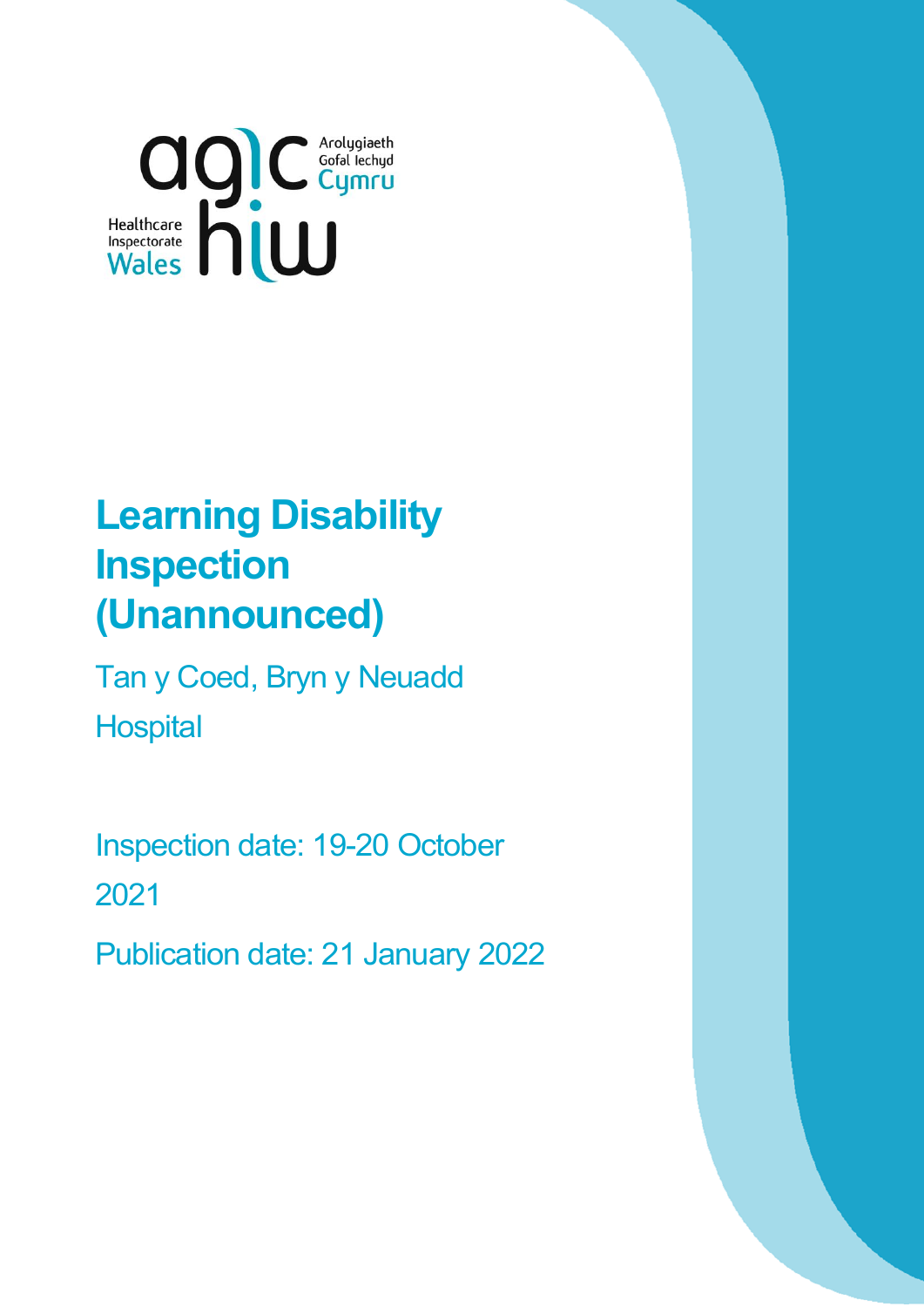This publication and other HIW information can be provided in alternative formats or languages on request. There will be a short delay as alternative languages and formats are produced when requested to meet individual needs. Please contact us for assistance.

Copies of all reports, when published, will be available on our website or by contacting us:

In writing:

**Communications Manager Healthcare Inspectorate Wales Welsh Government Rhydycar Business Park Merthyr Tydfil CF48 1UZ**

Or via

**Phone: 0300 062 8163 Email: [hiw@gov.wales](mailto:hiw@gov.wales) Website: [www.hiw.org.uk](http://www.hiw.org.uk/)**

Digital ISBN 978-1-80391-588-3

© Crown copyright 2022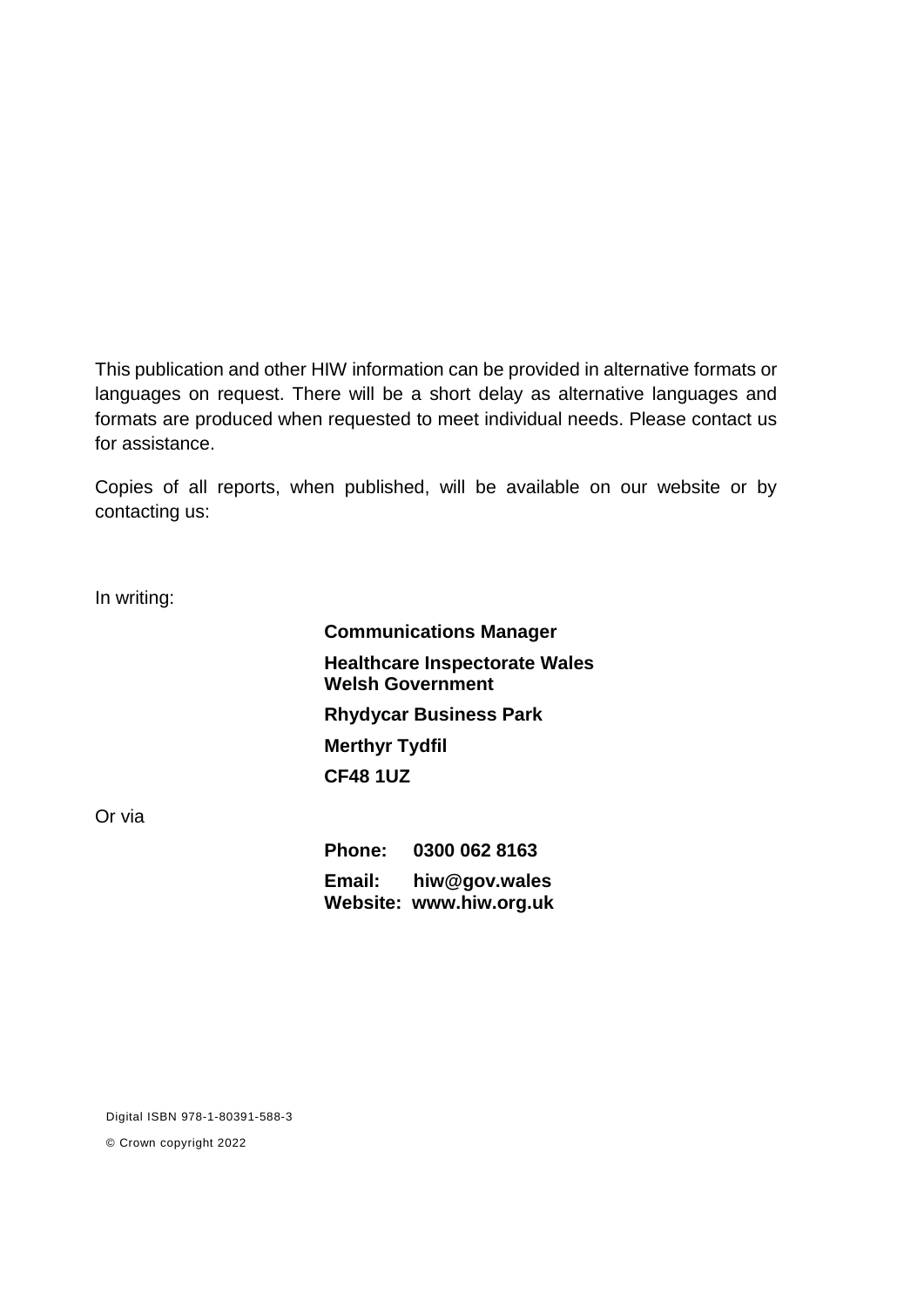## **Contents**

| 1. |                                                                    |  |
|----|--------------------------------------------------------------------|--|
| 2. |                                                                    |  |
| 3. |                                                                    |  |
|    |                                                                    |  |
|    |                                                                    |  |
|    |                                                                    |  |
| 4. |                                                                    |  |
| 5. |                                                                    |  |
|    | Appendix A – Summary of concerns resolved during the inspection 27 |  |
|    |                                                                    |  |
|    |                                                                    |  |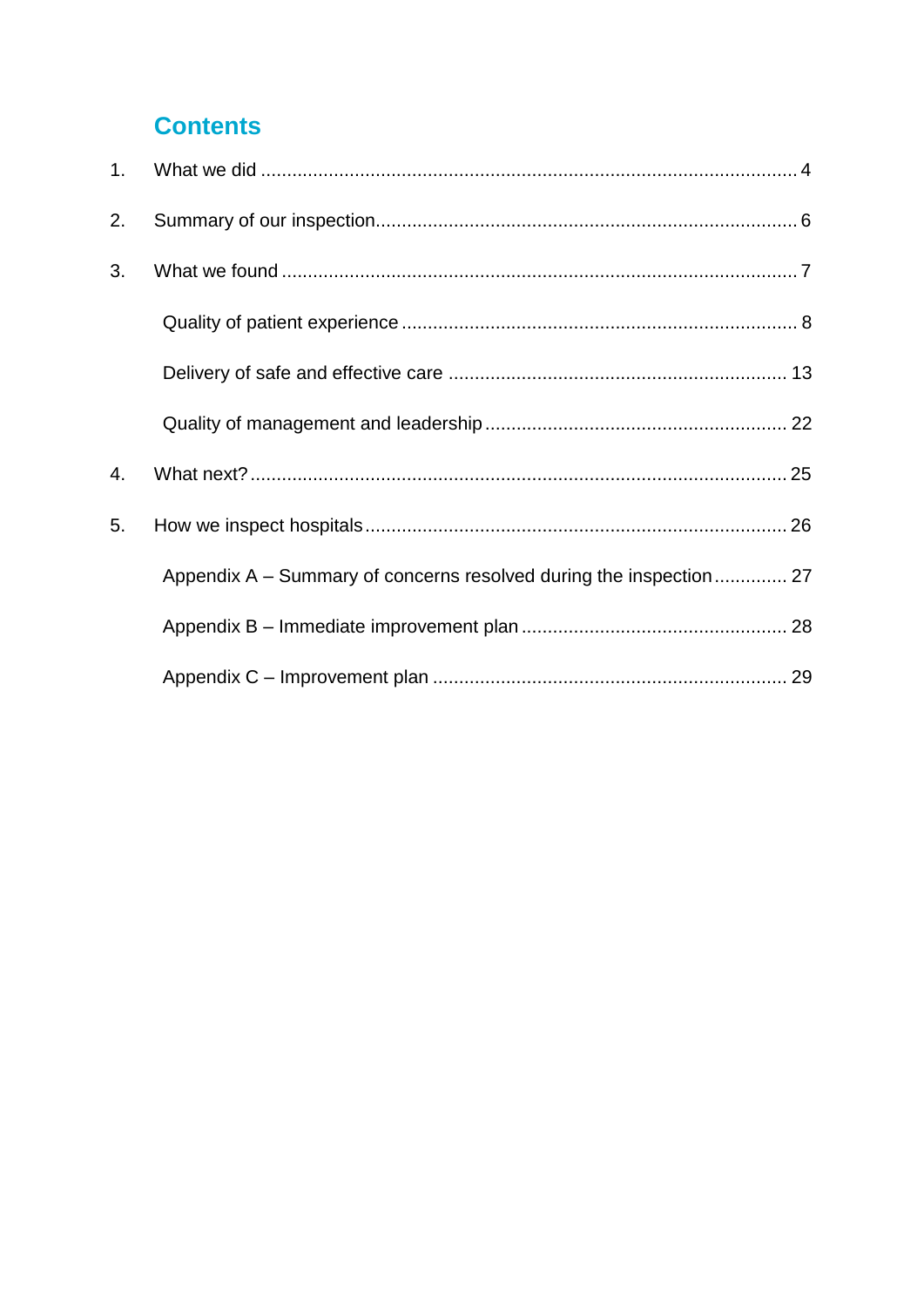## **Healthcare Inspectorate Wales (HIW) is the independent inspectorate and regulator of healthcare in Wales**

# <span id="page-3-0"></span>**Our purpose**

**To check that people in Wales receive good quality healthcare**

# **Our values**

**We place patients at the heart of what we do. We are:**

- **Independent**
- **Objective**
- **Caring**
- **Collaborative**
- **Authoritative**

# **Our priorities**

#### **Through our work we aim to:**

| <b>Provide assurance:</b>       | Provide an independent view on<br>the quality of care                                       |  |  |
|---------------------------------|---------------------------------------------------------------------------------------------|--|--|
| <b>Promote improvement:</b>     | <i>improvement</i><br><b>Encourage</b><br>through reporting and sharing of<br>good practice |  |  |
| Influence policy and standards: | Use what we find to influence<br>policy, standards and practice                             |  |  |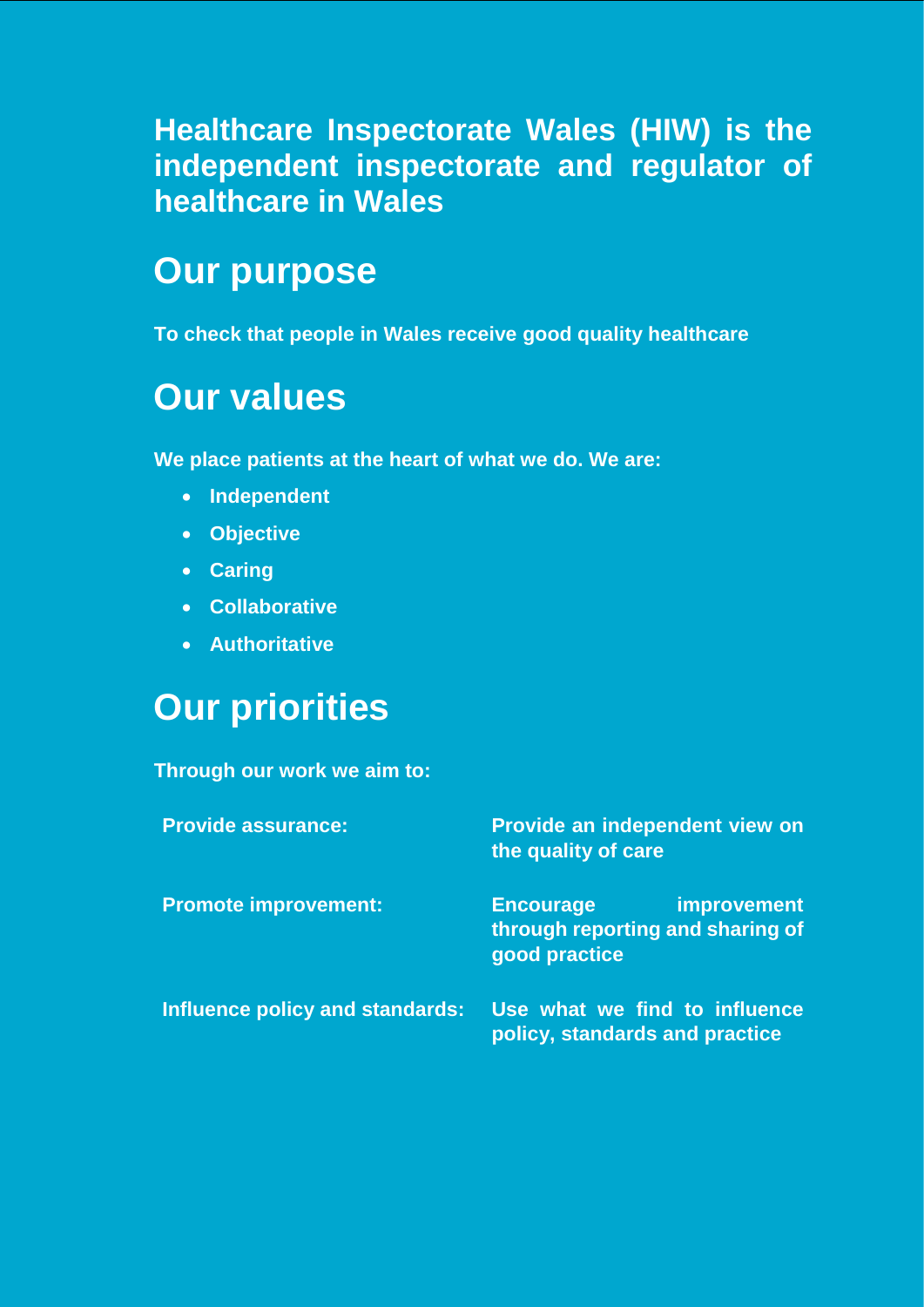# **1. What we did**

Healthcare Inspectorate Wales (HIW) completed an unannounced inspection of Tan y Coed Residential Unit based in Bryn y Neuadd Hospital on the 19-20 October 2021. We attended the unit briefly on the evening of the 18 October to confirm the COVID-19 status of the unit and to observe how the service delivered patient care during evening hours.

Our team for the inspection comprised of two HIW Senior Inspectors and one Clinical Peer Reviewer. The inspection was led by a HIW Senior Inspector.

HIW explored how the service met the Health and Care Standards (2015) and other relevant guidelines.

Further details about how we conduct hospital inspections can be found in Section 5 and on our website.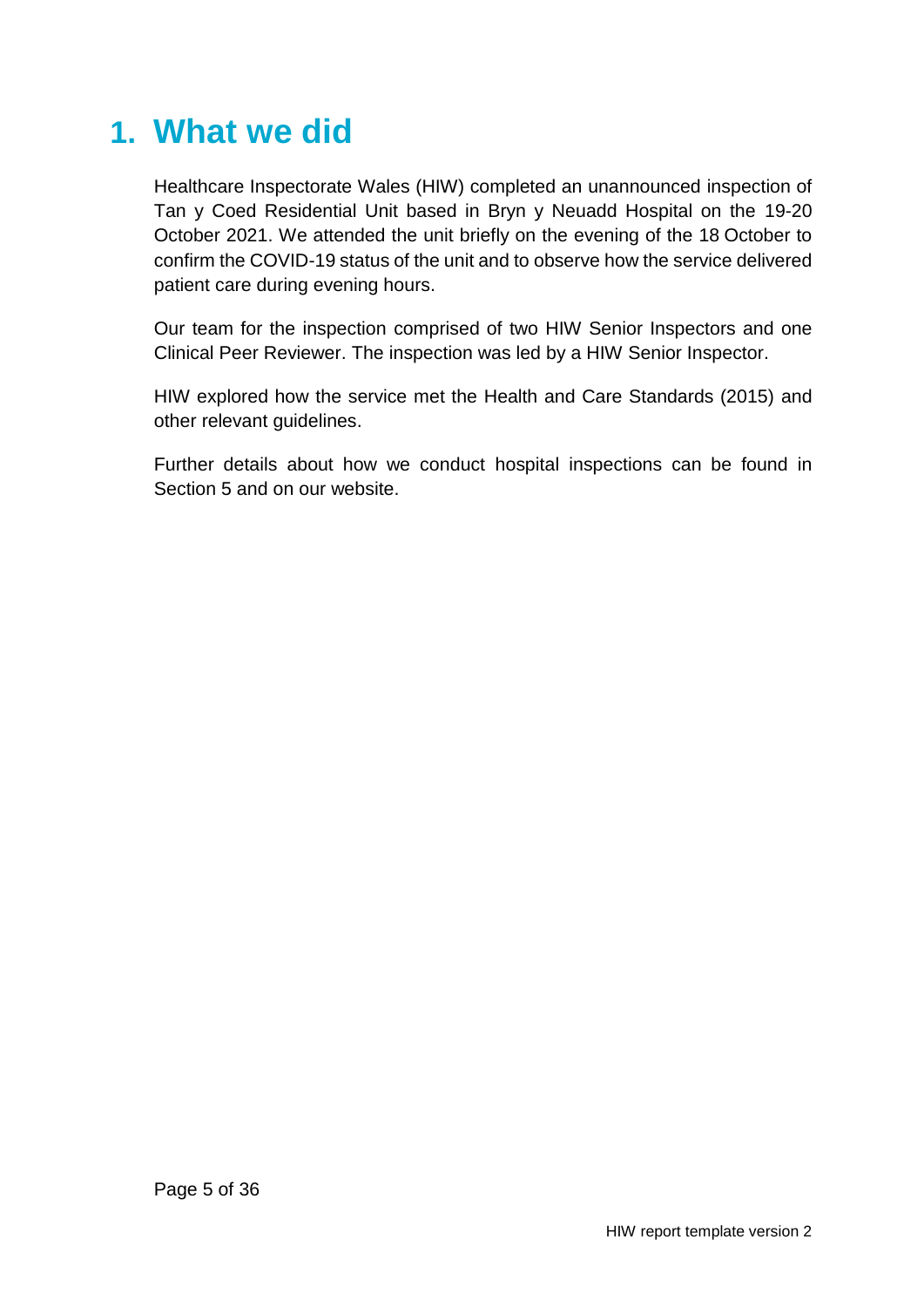# <span id="page-5-0"></span>**2. Summary of our inspection**

Overall we found evidence that the service provided a positive patient experience, with a good level of safe and effective care delivered to its patients.

We have recommended several areas for improvement which will strengthen existing practice at the unit in line with the Health and Care Standards.

We found evidence of a well-established management team, which was supported by a committed workforce and sound local governance arrangements.

This is what we found the service did well:

- We observed kind and respectful interactions between staff and patients at all times
- There were regular and effective service user group meetings, facilitated by therapeutic support services
- There was a suitable range of standardised assessment processes in place to support patient care

This is what we recommend the service could improve:

- Develop and implement a clear service model and ethos
- Aspects of care planning, including strengthening care and treatment plans
- Aspects of risk management, particularly in relation to the environment.

Refer to Appendix C for the full improvement plan.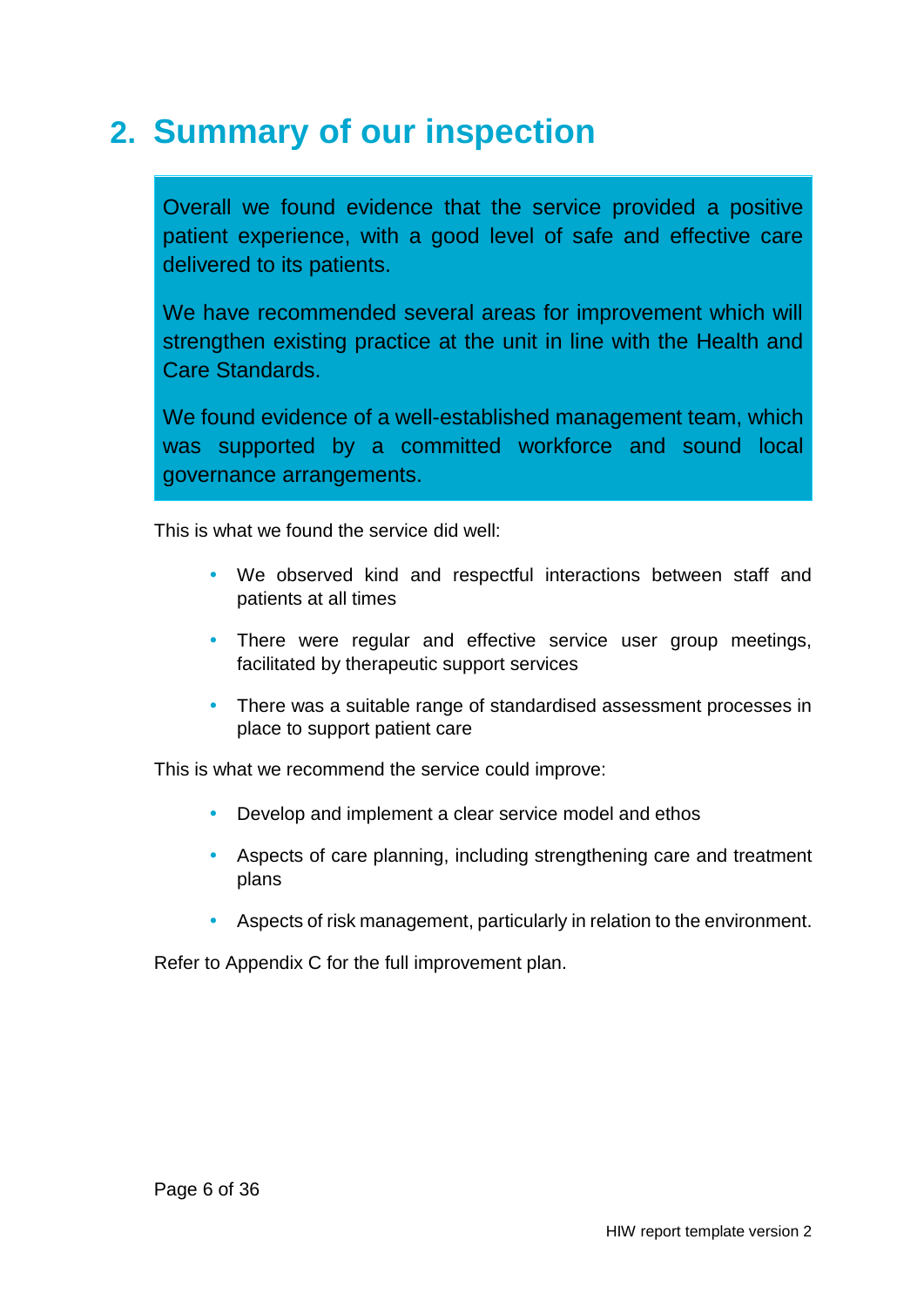# <span id="page-6-0"></span>**3. What we found**

### **Background of the service**

Tan y Coed Residential Unit is based within the wider Bryn y Neuadd Hospital site and provides a rehabilitation service for people with learning disabilities. It can provide care for up to ten patients and is divided into four separate bungalows, however only three bungalows were in use at the time of our inspection due to maintenance issues.

At the time of our inspection, there were eight people staying at Tan y Coed, including one patient who was on authorised leave. This included people who had been at Tan y Coed for short and longer periods of time.

The staff team includes a unit nurse manager, deputy managers, registered nurses and healthcare support workers. Student nurses are also encouraged to work on the unit as part of their training. The unit is supported by a range of medical and therapeutic teams, including psychiatry, psychology, speech and language therapy.

The service sits in the Mental Health and Learning Disability Directorate within Betsi Cadwaladr University Health Board.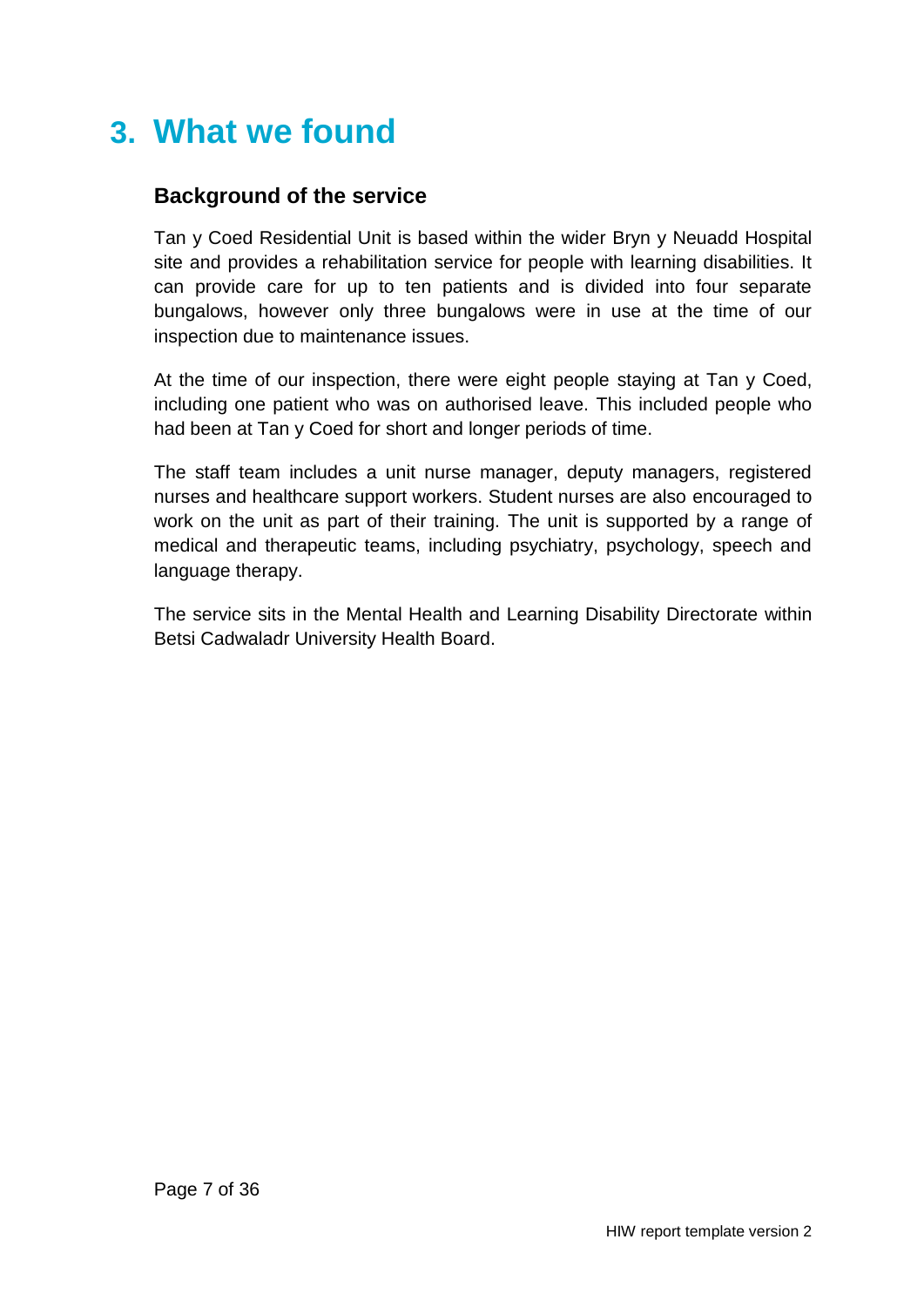## <span id="page-7-0"></span>**Quality of patient experience**

*We spoke with patients, their relatives, representatives and/or advocates (where appropriate) to ensure that the patients' perspective is at the centre of our approach to inspection.*

Overall we found that Tan y Coed was providing patients with a positive patient experience. We observed staff engaging with patients in a caring and respectful manner at all times.

Patients were able to provide their feedback through regular service user group meetings, with evidence of actions taken based on this feedback.

We identified a small number of improvements to further promote a quality patient experience.

We spoke to some patients and observed numerous interactions between staff and patients as part of forming a view on the quality of patient experience.

### **Staying healthy**

We found good evidence of standardised physical health care bundles<sup>1</sup> in all patient care records that we reviewed. These had been reviewed at appropriate intervals, with the exception of one plan where we noted there was confusion in relation to the frequency of blood sugar monitoring.

GP services are contracted through a local GP practice who attend the wider Bryn y Neuadd site on a weekly basis. Ward staff were complimentary about the service provided by the practice.

l

<sup>1</sup> Care bundles are used across healthcare settings with the aim of cohesively preventing and managing different health conditions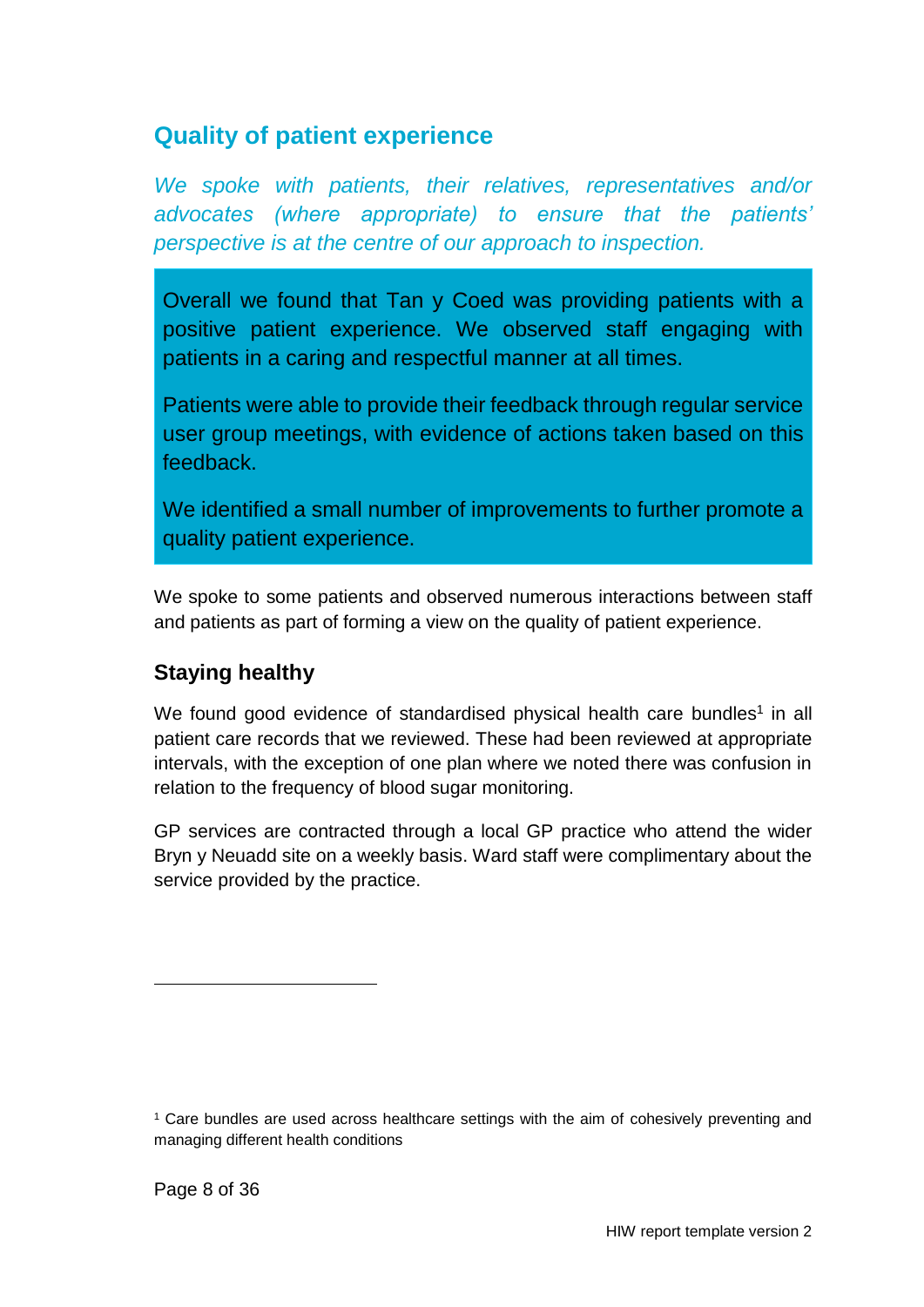We reviewed a sample of three health passports<sup>2</sup> and found that these were comprehensive and up-to-date. This ensures that other health professionals are able to quickly identify the care preferences and medical needs of patients in a timely and effective manner.

Staff told us that access to other health professionals is arranged when required. For example, we confirmed patients are able to access the community dental health team based at the Bryn y Neuadd site.

#### Improvement needed

The Health Board must ensure that staff knowledge in relation to the frequency of individual patient blood monitoring is clarified.

### **Dignified care**

We observed kind and respectful interactions between staff and patients at all times throughout the course of the inspection.

The environment benefited from a small number of patients residing in each bungalow, with space across the unit maximised for individuals to all have access to their own bedrooms and smaller, shared facilities.

All patients had their own bedrooms and we found that some rooms had been personalised to provide a more homely feel. However, we noted that other rooms lacked a sense of personalisation.

We found that patients were assisted with their personal hygiene needs when required and that staff were responsive in meeting these needs. For example, we observed one patient requesting a shave, who was then promptly helped by a member of staff.

l

<sup>&</sup>lt;sup>2</sup> The hospital passport is designed to give hospital staff helpful information that isn't only about illness and health, but likes, dislikes and preferences.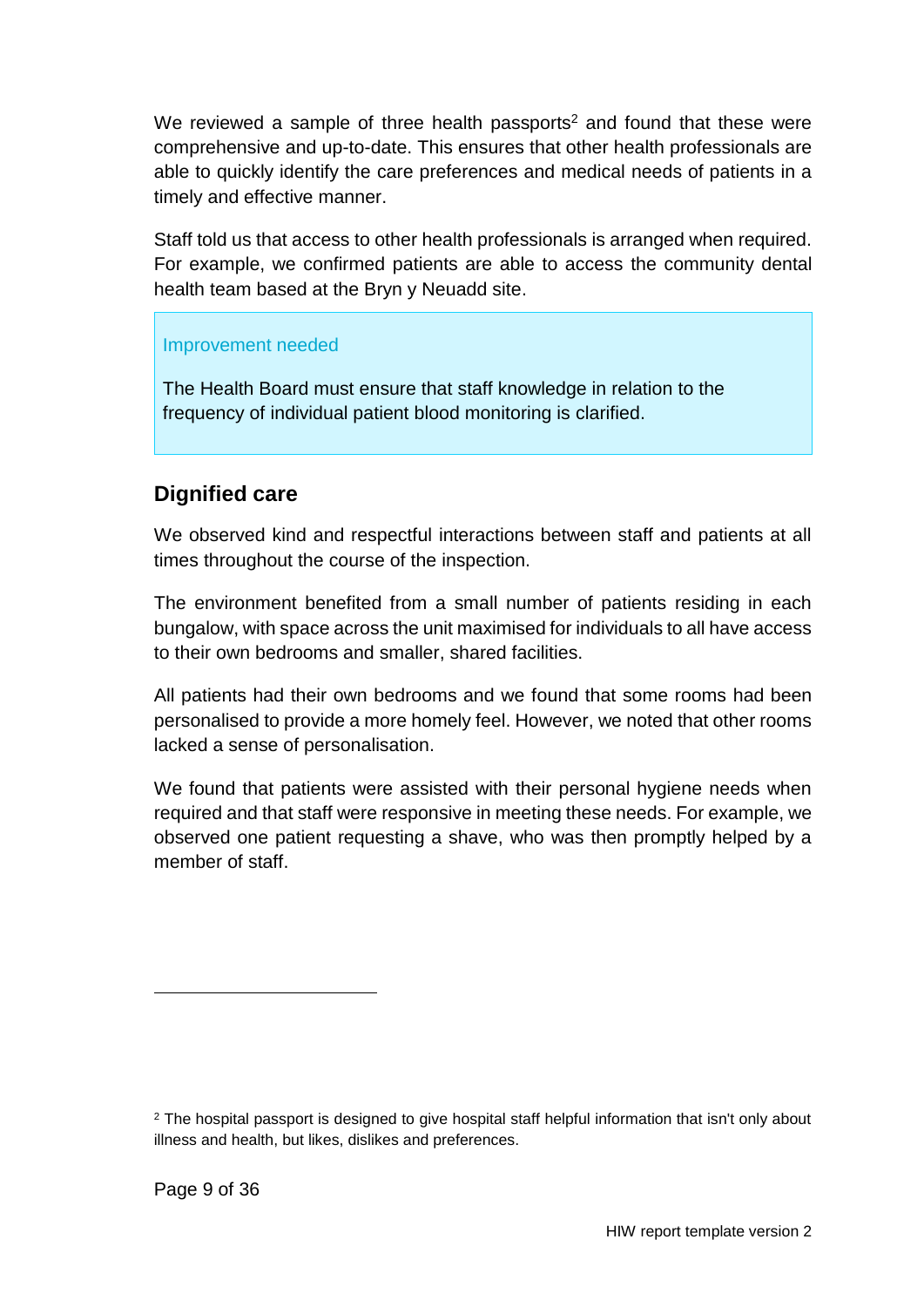Visiting had re-started following its pause during the pandemic. Patients were able to see relatives in a designated building a short distance from the unit. We were told that this had been welcomed by patients and their relatives.

#### Improvement needed

The Health Board should explore creative ways to enable patients to personalise their rooms during their stay at the Unit.

#### **Patient information**

We did not see information relating to the Putting Things Right<sup>3</sup> scheme or to the health boards own feedback process on display. However, we confirmed that there were suitable provision for this patient group. Patients had access to advocacy services to support them in decisions relating to the care and treatment. We also confirmed that there was an effective service user group in operation, which met the needs of the patient group in a timely and consistent manner.

#### **Communicating effectively**

We observed staff engaging with patients at a suitable pace and communication style according to their needs. We also noted that a first language Welsh speaking patient was able to hold conversations in Welsh with a number of staff.

The patients that we spoke with told us about some of the activities that they like to participate in and we found that activity schedules had been tailored to meet these needs.

We found evidence that patients were encouraged to attend multi-disciplinary team (MDT) meetings and service user group meetings. Relatives were invited to attend where appropriate.

3

l

Page 10 of 36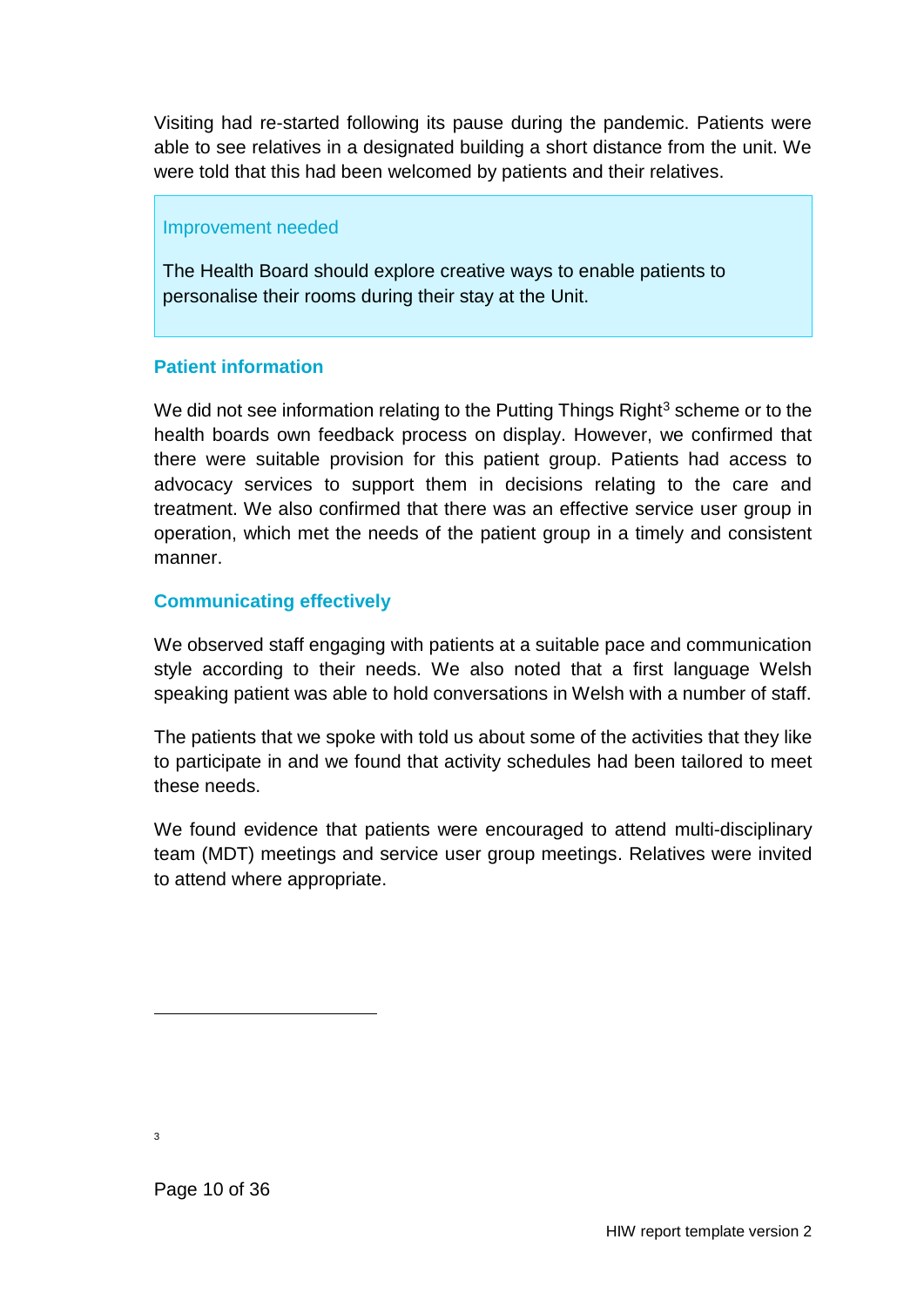### **Individual care**

#### **Planning care to promote independence**

Staff we spoke with had an in-depth knowledge of the patients, which demonstrated a commitment towards providing patients with individualised care.

We found that therapeutic support services (TSS) scheduled a range of on-site activities for patients on a weekly time-tabled basis. It was positive to note that patient wishes from the service user group directly fed into the activity offering supported by TSS and the unit.

We were told that there was no dedicated occupational therapy service (OT) available on the unit, instead the resource operated across the wider Bryn y Neuadd site on a referral basis. In one patient record that we reviewed, we noted that there was a lack of sensory assessment for the patient, which highlighted a potential gap in service provision. We also noted that a lack of provision of OT services was highlighted as part of the units recent ward accreditation.

We found that there were active discharge planning arrangements in place for patients who were ready for discharge. We confirmed that decisions in relation to discharge and future placements were discussed with the patients, and relatives where appropriate, as part of their MDT reviews.

We noted that one patient had expressed dissatisfaction with their intended placement. However we were informed that proactive steps had been taken by the unit to assess the on-going suitability of the placement. In this instance unit staff had visited the intended premises. Unit management assured us that the patient would remain at the centre of the decision making process to ensure their needs and wishes were acknowledged.

We observed staff respecting patient privacy. For example, by understanding when patients preferred their own space and facilitating this whilst maintaining appropriate levels of observation.

#### Improvement needed

The Health Board must review the capacity of its occupational therapy service at the unit to ensure that patient needs are fully met.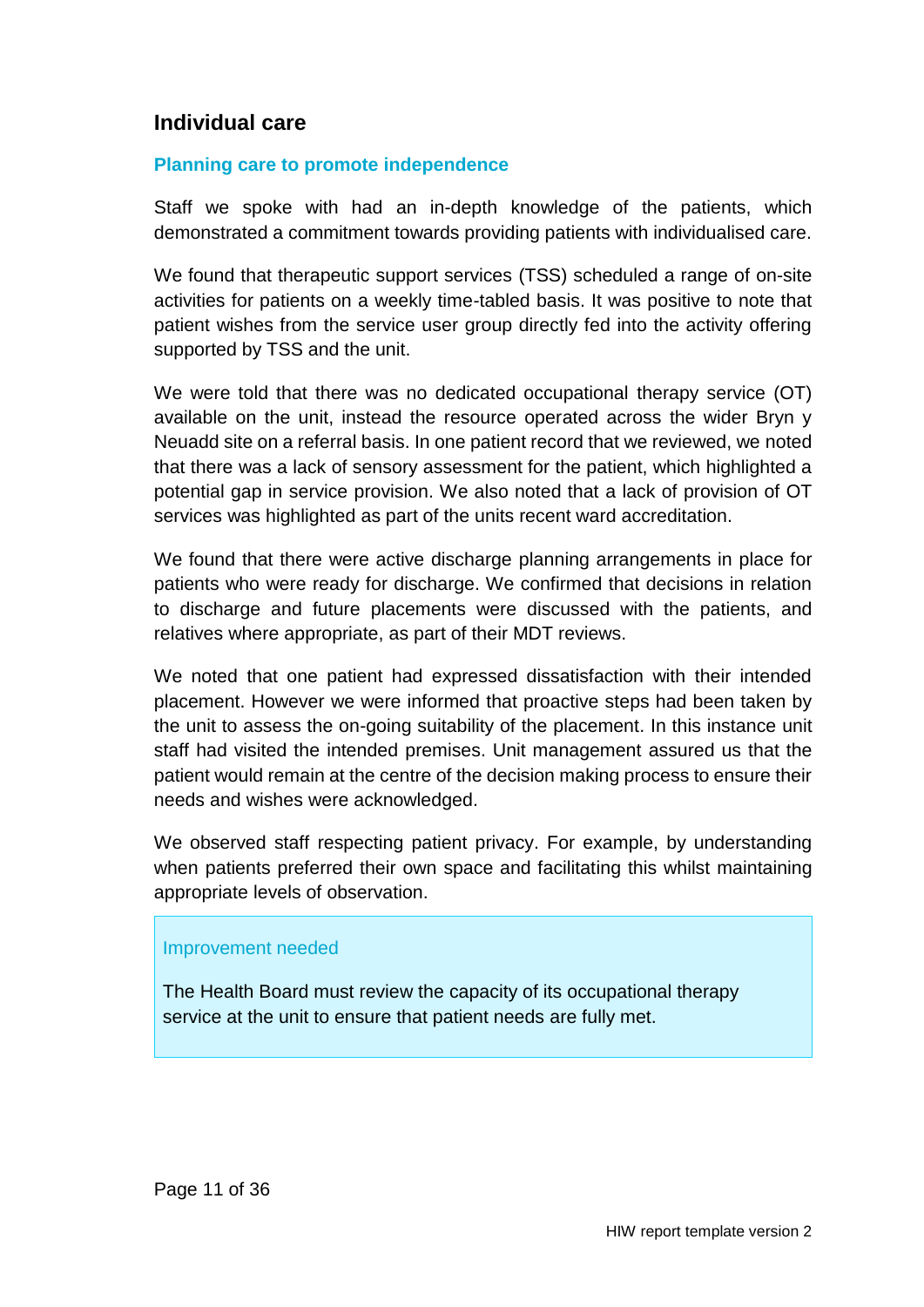#### **People's rights**

We reviewed a sample of three patient records and found that all patients who were subject to Deprivation of Liberty Safeguards (DoLS)<sup>4</sup> had received timely assessments. All patients had access to advocacy services, although we were told that access to advocacy is used by some patients more than others.

Staff told us that patients are invited to be part of their MDT meetings and that the involvement of family members of advocates was encouraged where possible. One patient confirmed that they had been invited to their MDT meeting, but had declined on the most recent occasion.

#### **Listening and learning from feedback**

It was positive to find that therapeutic support services had resumed service user group meetings, which we were told had been paused during the pandemic. We found that the group enabled patients to voice their views and opinions on a range of topics, including how safe they feel, what they would like to see improved and views on the activities provided.

The meetings had been held regularly and contained clear outcomes for patients. There were minutes written after each meeting, which made use of symbol based communication to help patients to understand.

l

<sup>4</sup>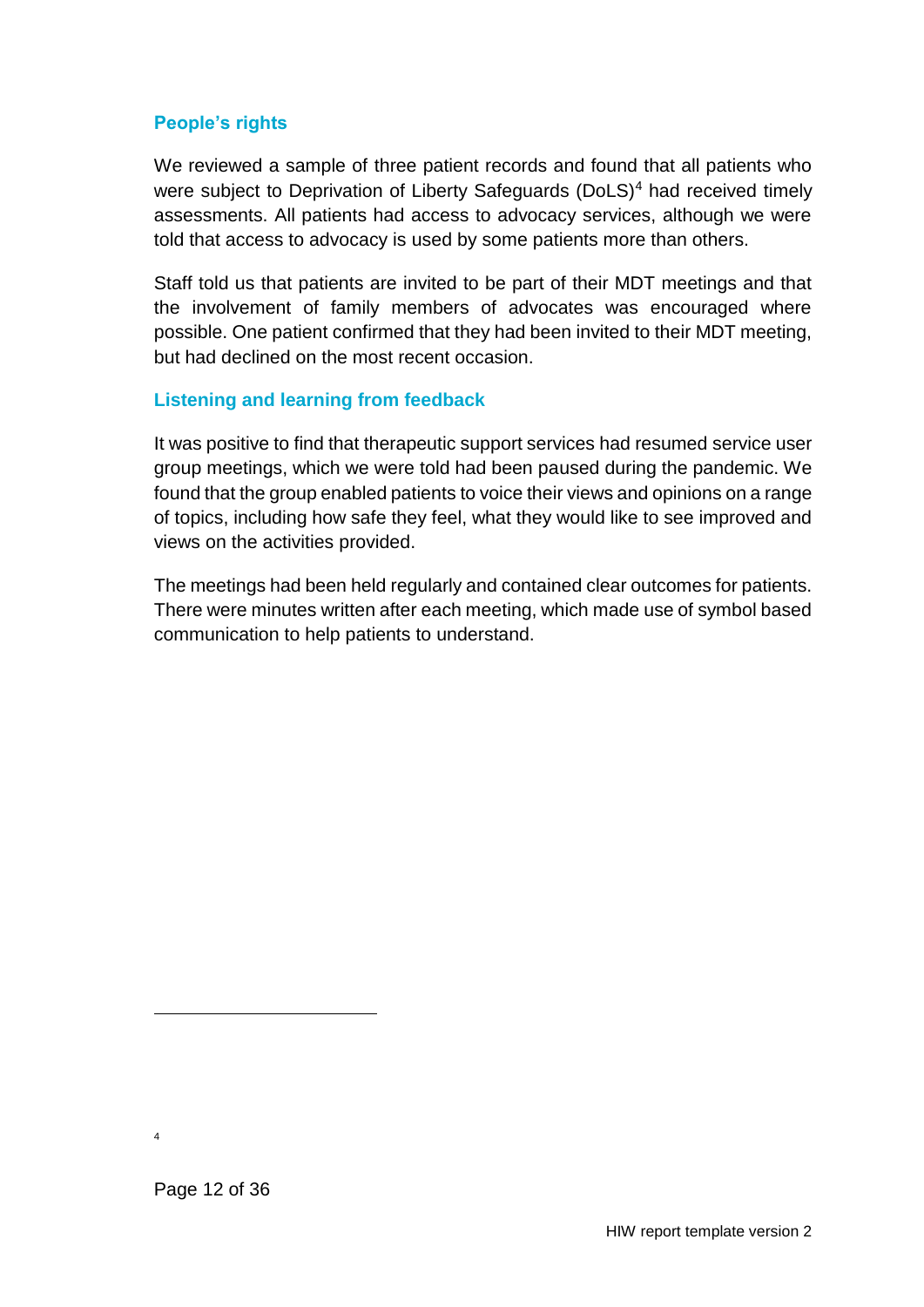## <span id="page-12-0"></span>**Delivery of safe and effective care**

*We considered the extent to which services provide high quality, safe and reliable care centred on individual patients.*

Overall we found that Tan y Coed was providing patients with a good level of safe an effective care. We observed direct care needs being met at all times by a staff team who had an in depth knowledge of individual patient preferences and needs.

However, we identified some areas for improvement in relation to care and treatment planning, and the need to implement an audit programme to monitor these.

#### **Safe care**

#### **Managing risk and promoting health and safety**

We found that the outside environment and interior of each of the bungalows was in generally good condition and met the needs of the patients.

However, we found that bungalow three was awaiting urgent remedial works. As a result, two patients had been temporarily located in bungalow two, which was co-located with the unit manager's office. We confirmed that remedial works were due to start imminently and that there were active plans in place to re-locate these two patients to a more suitable location on the unit.

The environmental risk assessment had been reviewed the month prior to the inspection, however, consideration had not been given to the risk of patients being able to access sharp items. We noted an inconsistent approach to securing these items that could potentially compromise the safety of staff and patients. Whilst we were told that this risk was mitigated by 1-1 observations, a consistent, risk assessed approach must be adopted towards the storage of these objects.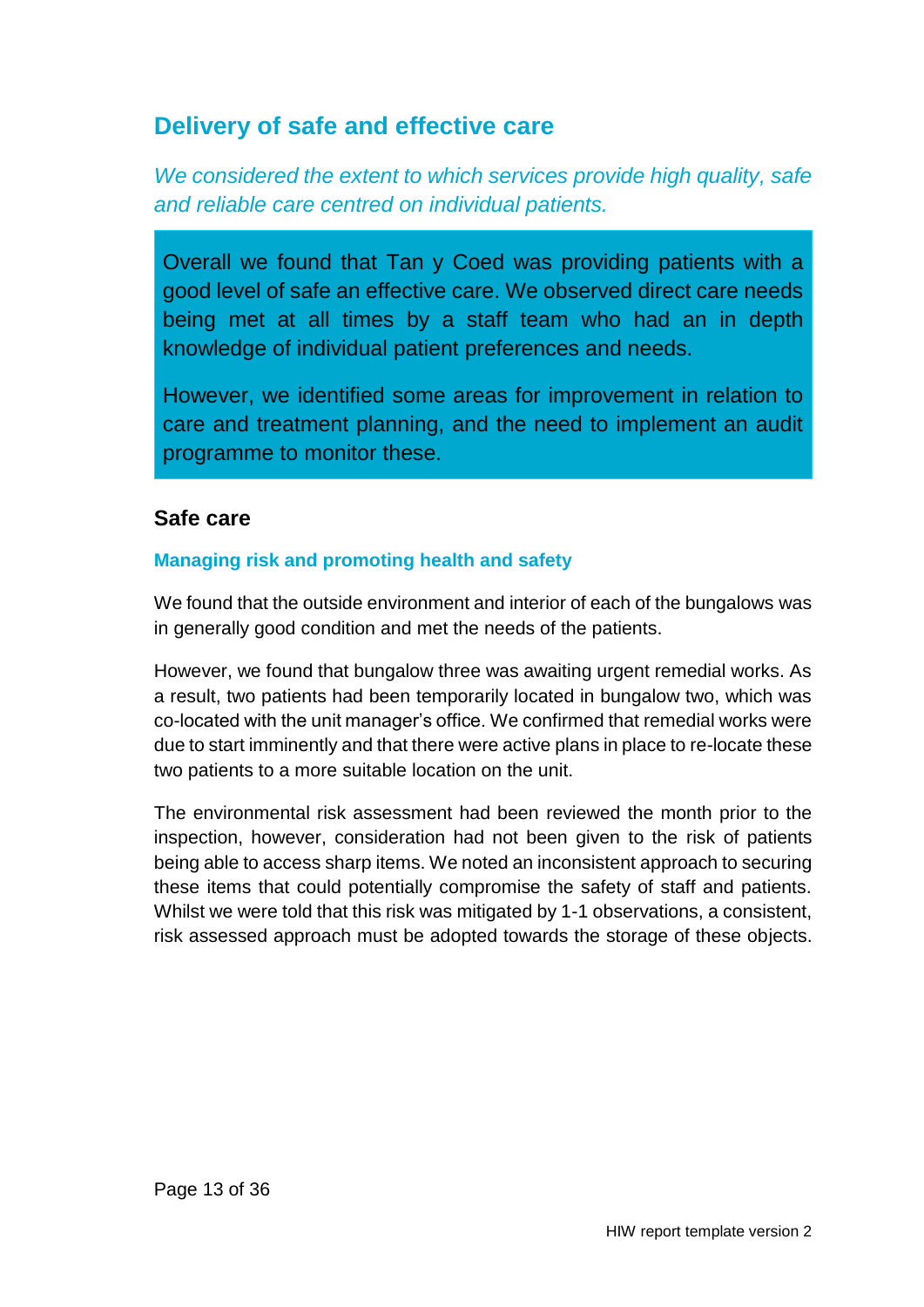Storage of kitchen detergents must also be COSHH<sup>5</sup> risk assessed in all areas of the unit.

We checked up to date ligature risk assessments. Whilst these appeared to be comprehensive, we found some inconsistencies which must be reviewed. These include:

- Each assessment and action plan identified areas where a review is required of a ligature risk, and alternative arrangements are to be considered, but no dates of action were recorded
- Where reference to alternative arrangements is documented, it is not clear that any follow-up action has been taken, with the exception of maintaining observations.

We identified a fire extinguisher located in bungalow two that had not been serviced since February 2020. The need for annual servicing of fire extinguishers had not been identified as part of a recent fire risk assessment. We immediately raised this with management to ensure prompt action was taken.

We found that emergency resuscitation kit checks were undertaken using an electronic system and that these checks had been undertaken on a regular basis. We noted that the adrenalin within the resuscitation kit was expiring during the month of the inspection (October 2021). We brought this to the attention of management so that a replacement could be ordered in a timely manner.

#### Improvement needed

The Health Board must:

- Provide HIW with an updated schedule for the completion of the ongoing remedial works at the unit.
- Review the environmental risk assessment to ensure that all risks have been identified and mitigated.

l

<sup>5</sup> Control of substances hazardous to human health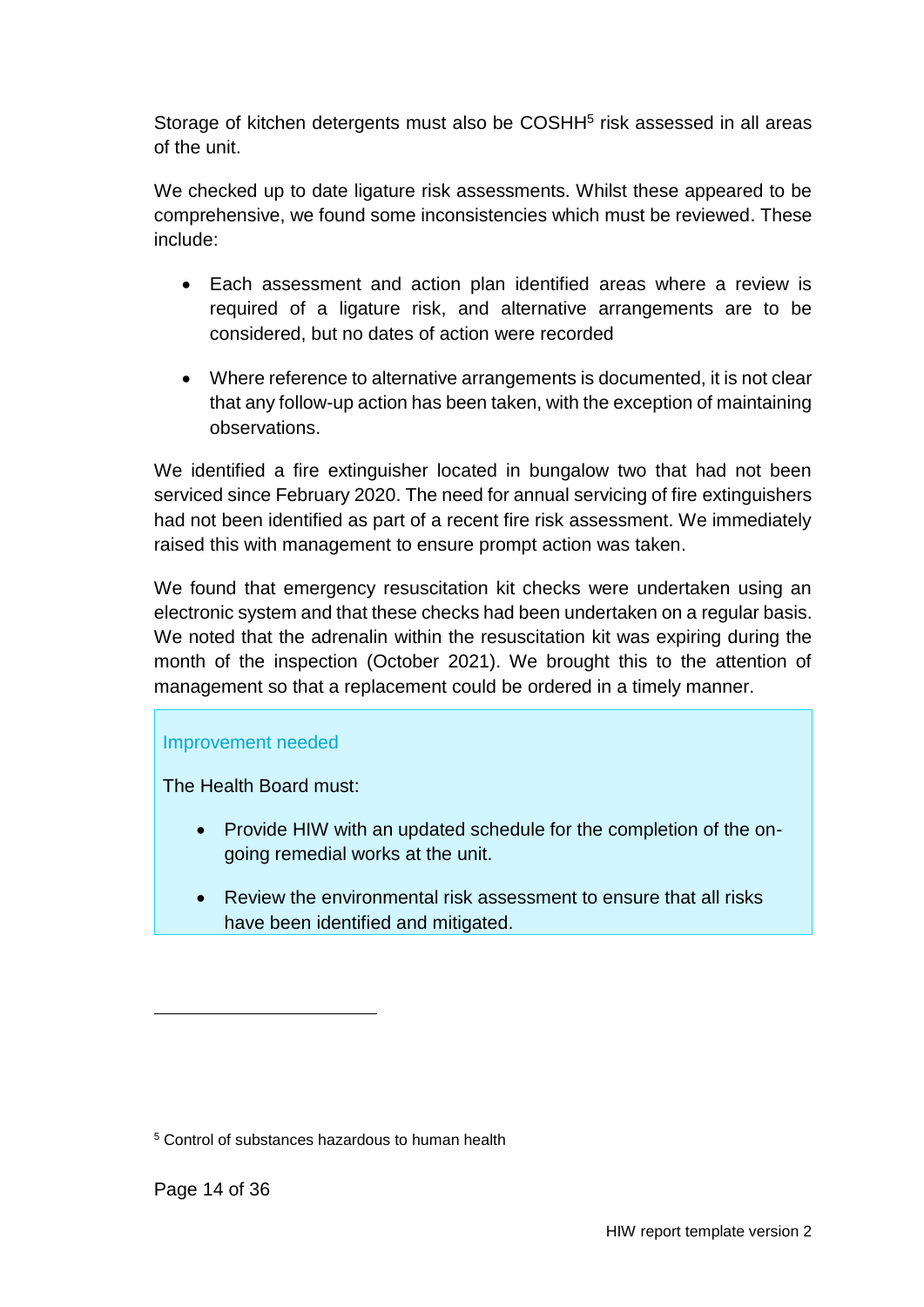- Review the COSHH risk assessment to ensure that all risks have been identified and mitigated.
- Review the ligature risk assessments to ensure that the follow-up actions have been appropriately actioned and recorded.

#### **Infection prevention and control**

We found a range of infection, prevention and control policies, processes and procedures were in place to protect staff, patients and visitors. In addition there were a number of audits in place to monitor and review compliance with these policies.

Overall, we found the environment to be clean and tidy. There were some minor cleanliness issues that we brought to the attention of staff who immediately remedied these. We observed domestic services staff attending and cleaning the bungalows at the time of our inspection.

We reviewed a sample of cleaning records and schedules. We found evidence that staff were not completing the schedules in full, particularly on night shifts. In response, staff told us that there are occasions when cleaning is not undertaken to protect patients sleep. We emphasised the need to maintain complete and accurate cleaning schedules and the requirememt to note in full the reasons why cleaning was not rescheduled or undertaken.

It was positive to note that there had been no patient cases of COVID-19 on the unit throughout the pandemic. We found that staff and patients had received the COVID-19 vaccination. We saw that there was access to appropriate personal protective equipment (PPE) in all bungalows and staff were observed wearing this correctly at all times.

We found that there was a dedicated visiting space, which had its own visiting policy and risk assessment. This ensures patients can receive visitors in a safe environment.

We reviewed a sample of IPC related audits, including hand hygiene, and found high levels of compliance. These were supported by regular ward manager and matron audits.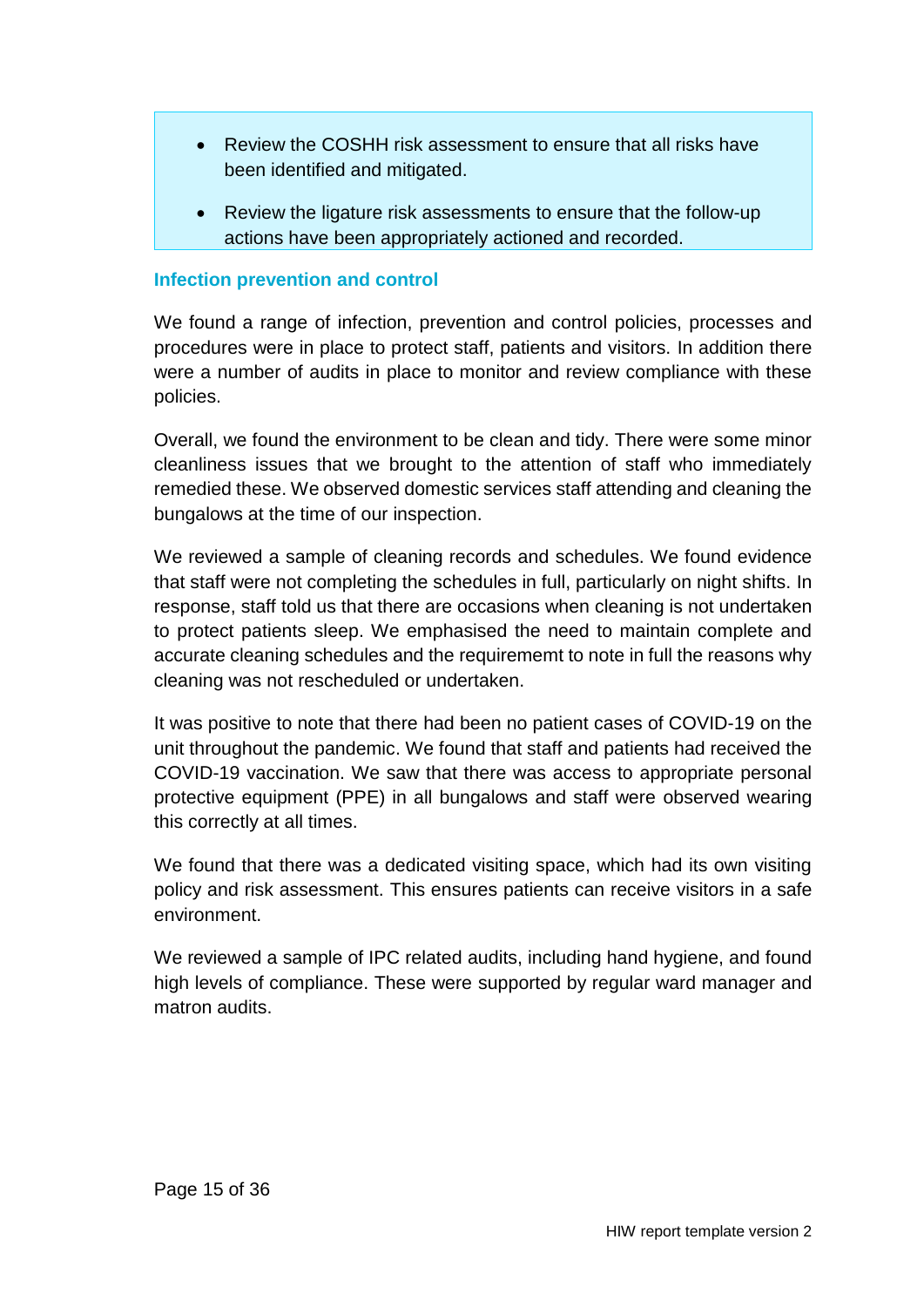#### Improvement needed

The Health Board must ensure that the cleaning schedules have been completed fully, including reasons why areas may not have been cleaned.

#### **Nutrition and hydration**

We found that patients had access to a small range of daily meal options, which catered for different dietary requirements and preferences. We saw examples of preferences being taken into account through the service user group meetings.

We observed that patients were supported in a flexible manner at meal times. This helped to meet the nutritional needs of patients, as they were able to eat in an unhurried and individualised manner.

We were informed that the family of one patient regularly provided meals that embraced the family's culture. To support this, arrangments had been made to allow the family and patient to enjoy the meals together on the Bryn y Neuadd site.

We reviewed a sample of three patient records and found that nutritional needs had been assessed, with evidence of a recent review and monitoring of weight, bowel movement and body mass index.

We confirmed that access to speech and language therapy (SALT) services was available and we saw evidence in the sample of records that we reviewed that relevant assessments had been completed.

We noted that staff provided snacks to patients in between meal times and that patients could access the on-site canteen with staff members.

#### **Medicines management**

We reviewed three medication charts and found that these were completed appropriately, including notes and reasons where medications had been refused.

We found that there was an appropriate electronic medicines management system in place at the unit. We confirmed that nursing staff had responsibility for checking and ordering medication on a weekly basis and there was evidence of staff checking stock as it arrived at the unit.

Stock control of clonazepam, which is a controlled drug, required improvement. We identified it was not always checked and counter signed in line with controlled

Page 16 of 36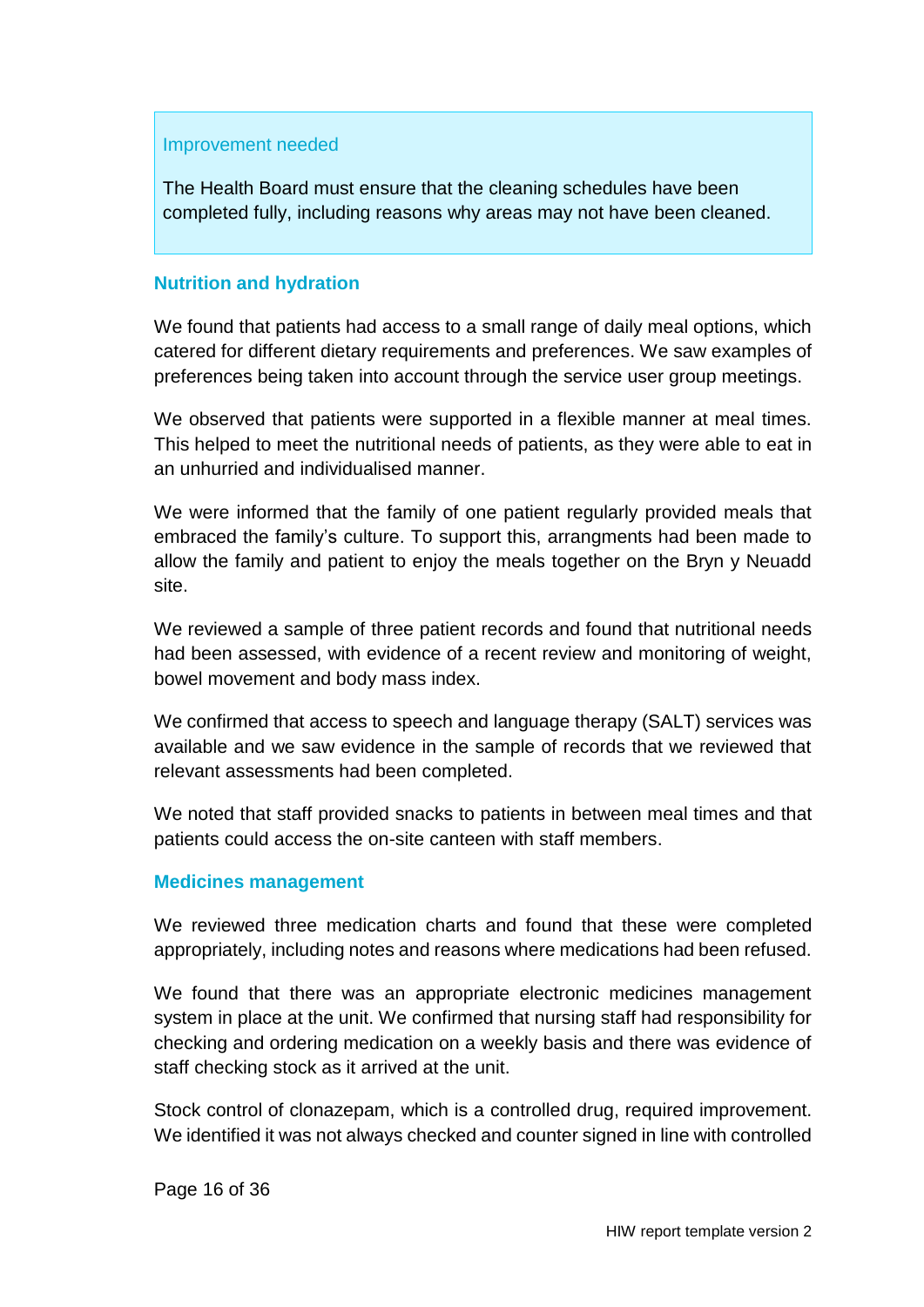drugs procedures. We also noted incomplete stock control records for the same drug.

We saw evidence that patients had individualised medications management plans and medication reviews in place. However, there was no indication that these plans had been discussed with patients to help them understand what medicines they take and their effects.

In the sample of patient records that we reviewed, we found that there were low uses of PRN medication<sup>6</sup> on the unit and we found no evidence of an overuse or reliance on this as required sedation.

We found evidence of an appropriate pain assessment tool being used on the unit, which assists in the management of pain for patients who may be unable clearly articulate their needs.

#### Improvement needed

The Health Board must ensure that:

- Standards for stock control controlled drugs are maintained in accordance with its own medications management policy
- Appropriate communication with patients regarding their medication plan is undertaken and suitably documented.

#### **Safeguarding children and adults at risk**

The staff we spoke with were aware of how to access the local safeguarding procedure. All staff told us that they felt supported by management and confirmed they would feel comfortable to raise any concerns they had.

We saw training records that showed that the vast majority of staff had completed adult safeguarding training.

There we no open safeguarding cases at the time of the inspection.

l

 $6$  Medication that is administered when required by the patient, rather than at scheduled times.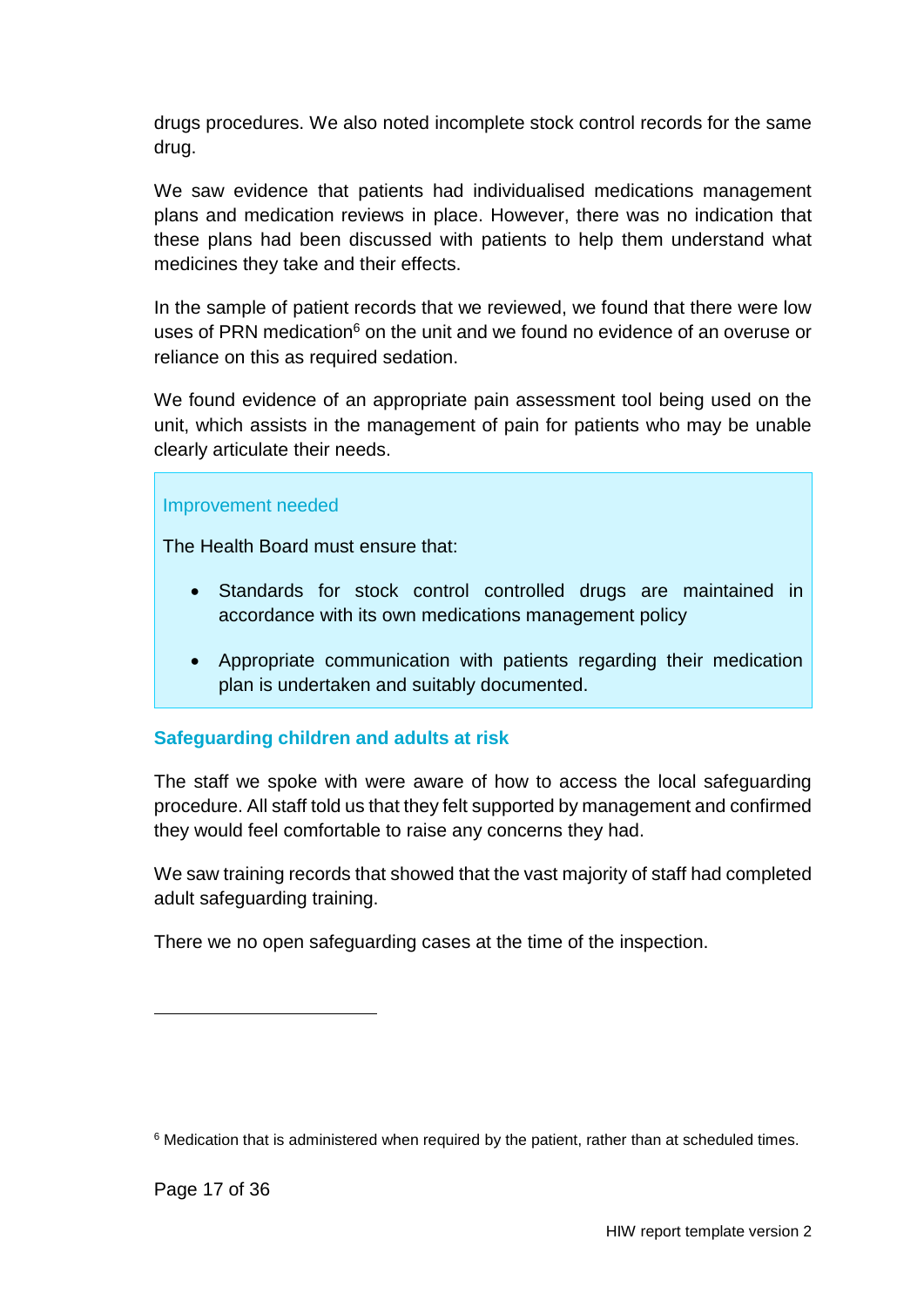### **Effective care**

#### **Safe and clinically effective care**

We found that all patients had care and treatment plans in place, which were coherent and had been subject to MDT review. However, care planning could be strengthened by placing emphasis on the voice of the patient (and relatives where appropriate) and ensuring a person-centred approach towards goals and objectives. We noted:

- Care plan goals and objectives did not always contain a strength and independence focus, but instead were problem orientated
- In one record, the clinical review contained a review of incidents. However, the community and engagement section had been copied and pasted from a previous version. Therefore, the same goal was in place for a three month period
- In another record, there was a breadth of positive understanding and clinical formulation that gave a real sense of understanding of this patient, yet this was not translated into their care plan goals and objectives
- Staff expressed a clear understanding of patient wishes. However, there were missed opportunities to translate these into care plan goal and objectives.

The unit told us that aspects of care planning were identified as an area to strengthen in their recent ward accreditation and that they are keen to strengthen this within the staffing team.

We advised the health board to look at learning from previous audits (e.g. Welsh Government Delivery Unit All-Wales Care and Treatment Plan audit) undertaken on the site to aid and facilitate learning where applicable.

We further reviewed a sample of patient records and made the following observations regarding the documentation of evidence in relation to the management of patients care and treatment needs: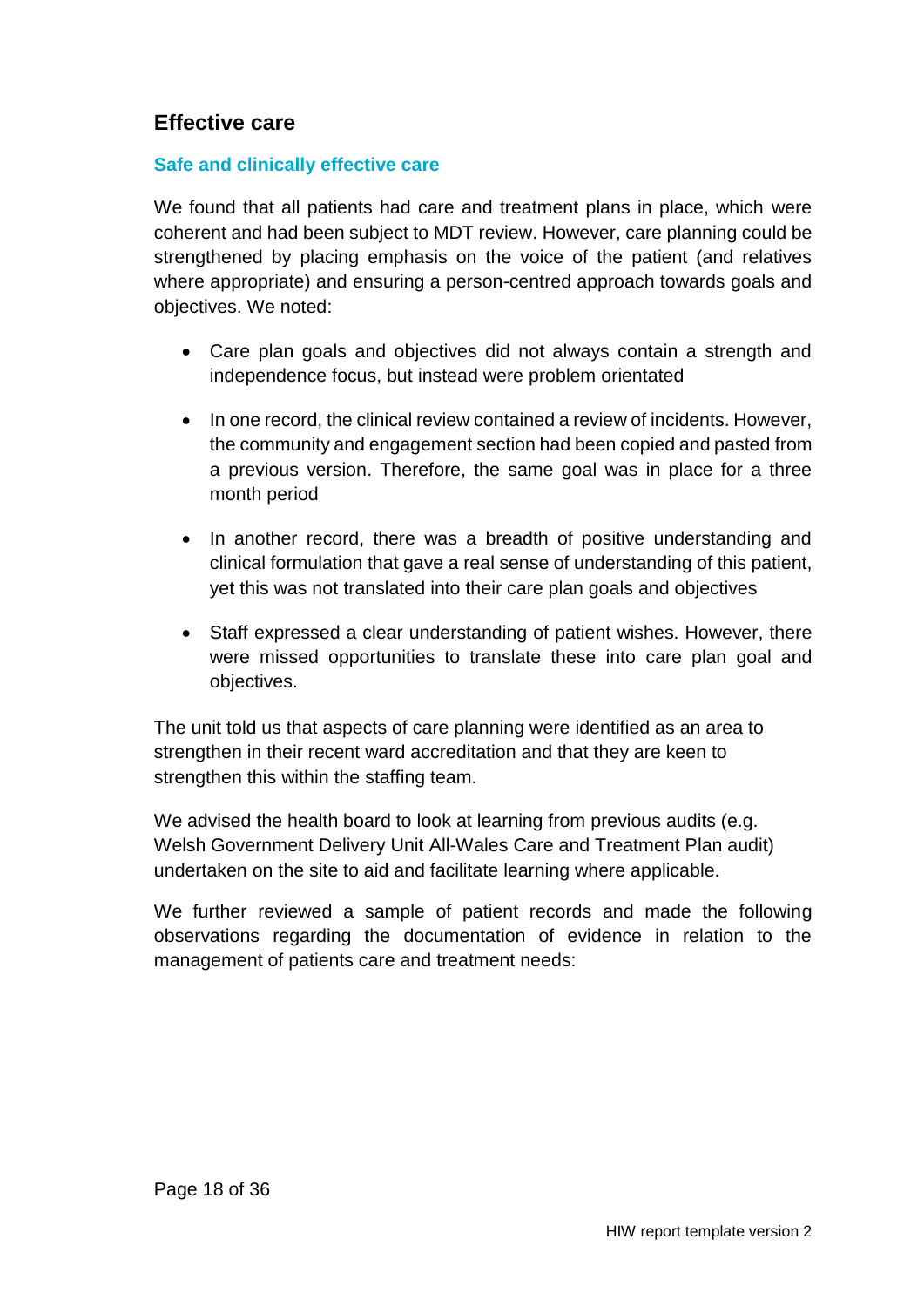- In one record, there was no documented evidence that a sepsis screen had been undertaken, despite a high NEWS<sup>7</sup> score
- There was a strong urine odour in one of the bungalows on the evening of our arrival. We later found that a patient had recently became incontinent, as a result of a hernia. However, there was a lack of documented evidence on file to indicate how this had been investigated and diagnosed
- One incident involved a patient viewing sensitive material. Whilst we saw that an outcome had been documented, we considered there to be a lack of documented investigation or evidence of appropriate support or intervention following this incident.

#### Improvement needed

The Health Board must undertake an audit of the care and treatment plans on the unit, with a view to:

- Ensuring that plans and objectives are goal and person centred
- Ensuring evidence relating to care and treatment is appropriately and clearly documented at all times

#### **Safe and clinically effective care – Behaviours that challenge**

Upon our arrival at the unit and throughout the course of the inspection, the environment was calm and settled. We saw no evidence to indicate patients were distressed or overly challenging.

We saw evidence that patients were supported through use of a positive behavioural support (PBS) plan. This provided consistent information to help staff understand patients' likes, dislikes and causes for behaviours that challenge.

7

l

Page 19 of 36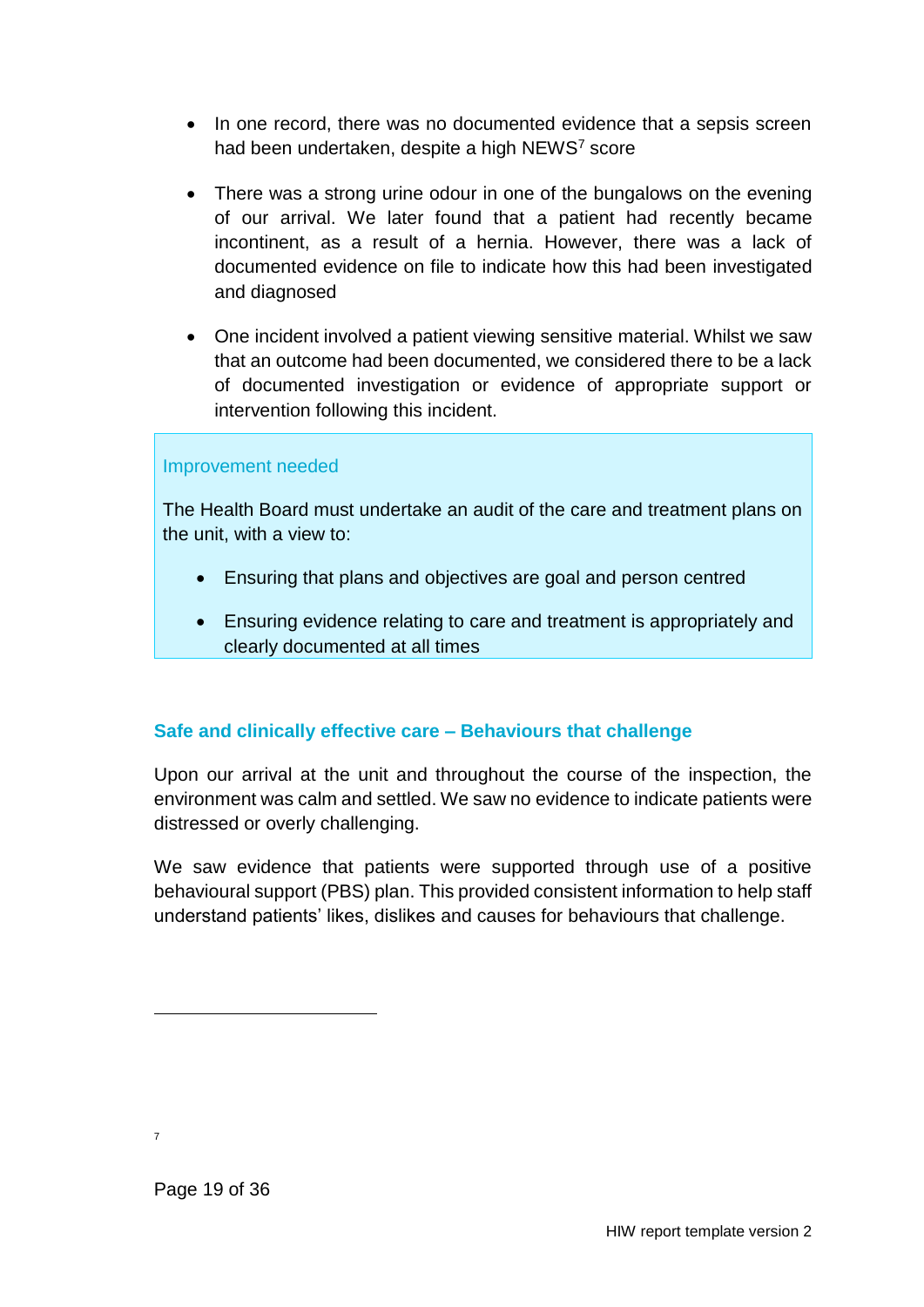It was positive to note in the PBS plans we reviewed that proactive and reactive strategies had been considered, with effective formulations seen in relation to causes of identified behaviours. New staff on the unit were able to demonstrate their familiarity with the detail of these plans.

We confirmed that the strategies for managing behaviours that challenge had been considered in the sample of records that we viewed. However, in some cases there was a lack of evidence that care and treatment plans had been made accessible for patients to assist in their understanding and involvement in their care and treatment. Similarly, in two of the records, there was a lack of evidenced family involvement, despite staff confirming that there had been on-going family involvement.

We found that there was a minimal use of restrictive practice interventions (RPI's) on the unit, with staff using least restrictive de-escalation methods. Where physical interventions were deemed necessary, we found that these were documented in the patients care plans and that individual best interest decisions towards interventions were documented by the MDT.

It was positive to note that there was access to a behaviour analyst on the unit to support the MDT approach to supporting patients. We confirmed that all incidents of behaviours that challenge and interventions are recorded on behavioural charts. These are reviewed at weekly behaviour management support group (BMSG) meetings, with action plans drawn up where necessary.

We found that staffing on the unit permitted one to one care to be provided. We were told that this was used as an enabling experience for patients, whilst providing patients with the opportunity to undertake additional on and off site activities. However, through our observations, we considered the effectiveness of the one to one care whilst on the unit could be strengthened. This is to ensure that all interactions are consistently used as a positive form of engagement through an active model of care.

#### Improvement needed

The Health Board must ensure that care and treatment plans have been made accessible and communicated appropriately to patients (and relatives where applicable).

The Health Board must explore how one to one observations can be strengthened to ensure that they are consistently used as an active and positive form of engagement.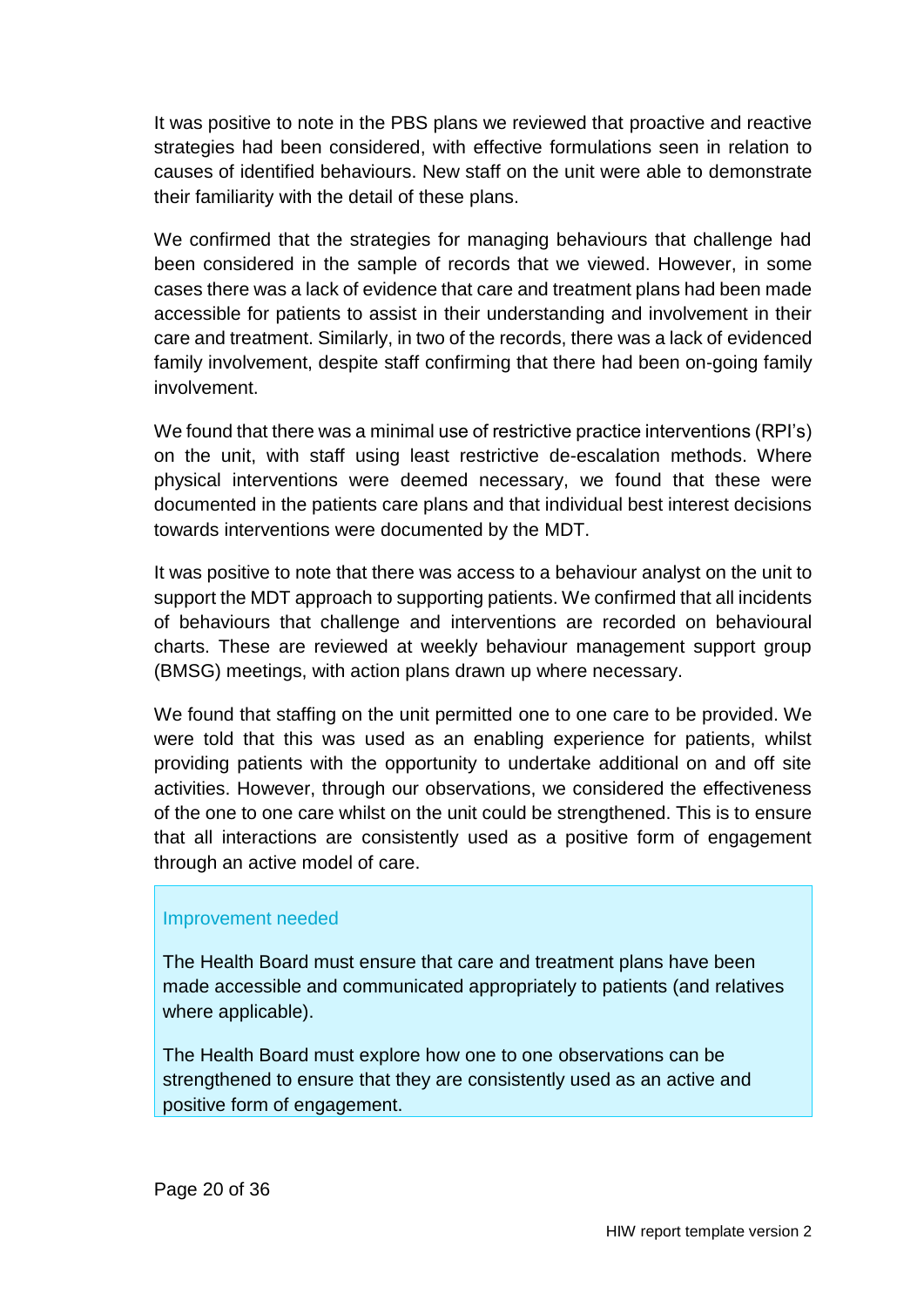#### **Quality improvement, research and innovation**

It was positive to note that the unit had recently received its bronze accreditation as part of the Health Board's quality measure accreditation scheme. The Ward Manager and staff nurse who co-ordinated the accreditation demonstrated a clear knowledge of the unit's strengths and areas to improve upon.

Members of the unit and senior management that we spoke with spoke openly and were receptive to the suggestions and recommendations put forward by the HIW inspection team.

#### **Record keeping**

We found that patient files were structured and easy to navigate and that all members of the multi-disciplinary team recorded notes in a consistent format. This helps to ensure that there is a consistent approach to patient care.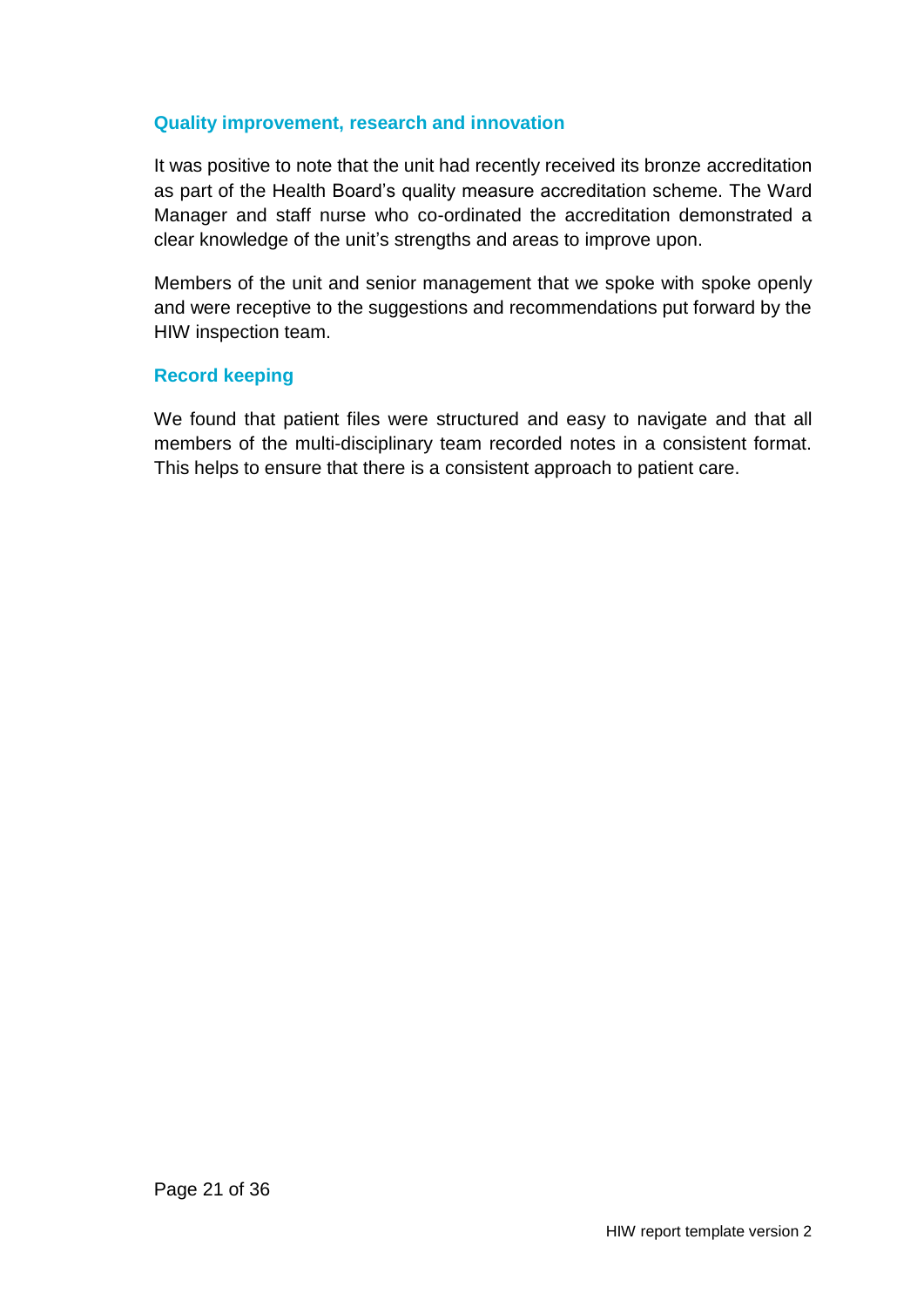## <span id="page-21-0"></span>**Quality of management and leadership**

*We considered how services are managed and led and whether the workplace and organisational culture supports the provision of safe and effective care. We also considered how the service review and monitor their own performance against the Health and Care Standards.*

Overall we found a committed staff team, many of whom were longstanding members on the unit. The team was supported by a dedicated unit manager, who staff told us was supportive and visible on the unit.

We found good working relationships within the unit, other inpatient wards and the wider management structure within Bryn y Neuadd, with clear local governance arrangements in place to support this.

However, we have highlighted areas for improvement that aim to strengthen existing practice at an operational level. We also identified the need for the Health Board to support the unit at a strategic level by developing and implementing a clear service model and ethos.

### **Governance, leadership and accountability**

Tan y Coed provides a residential rehabilitation service to its patients. However, we found that some legacy issues had resulted in a mixed service model, which had not been reviewed for some time. As a result, there was an inconsistent approach to the care provided on the unit based on patient profile. For example, the unit provides care to some older patients who would likely stay at the unit for the foreseeable future, but also to a younger patient group who require a more comprehensive and active offer of rehabilitative care to aid their transition back into the community.

We acknowledge that ward management have a vision for the future service and that some discussions had already taken place with staff and senior management to develop ideas.

The unit is managed on a day-to-day basis by a Band 7 ward manager and supported by two deputy ward managers, all of whom are registered nurses.

Page 22 of 36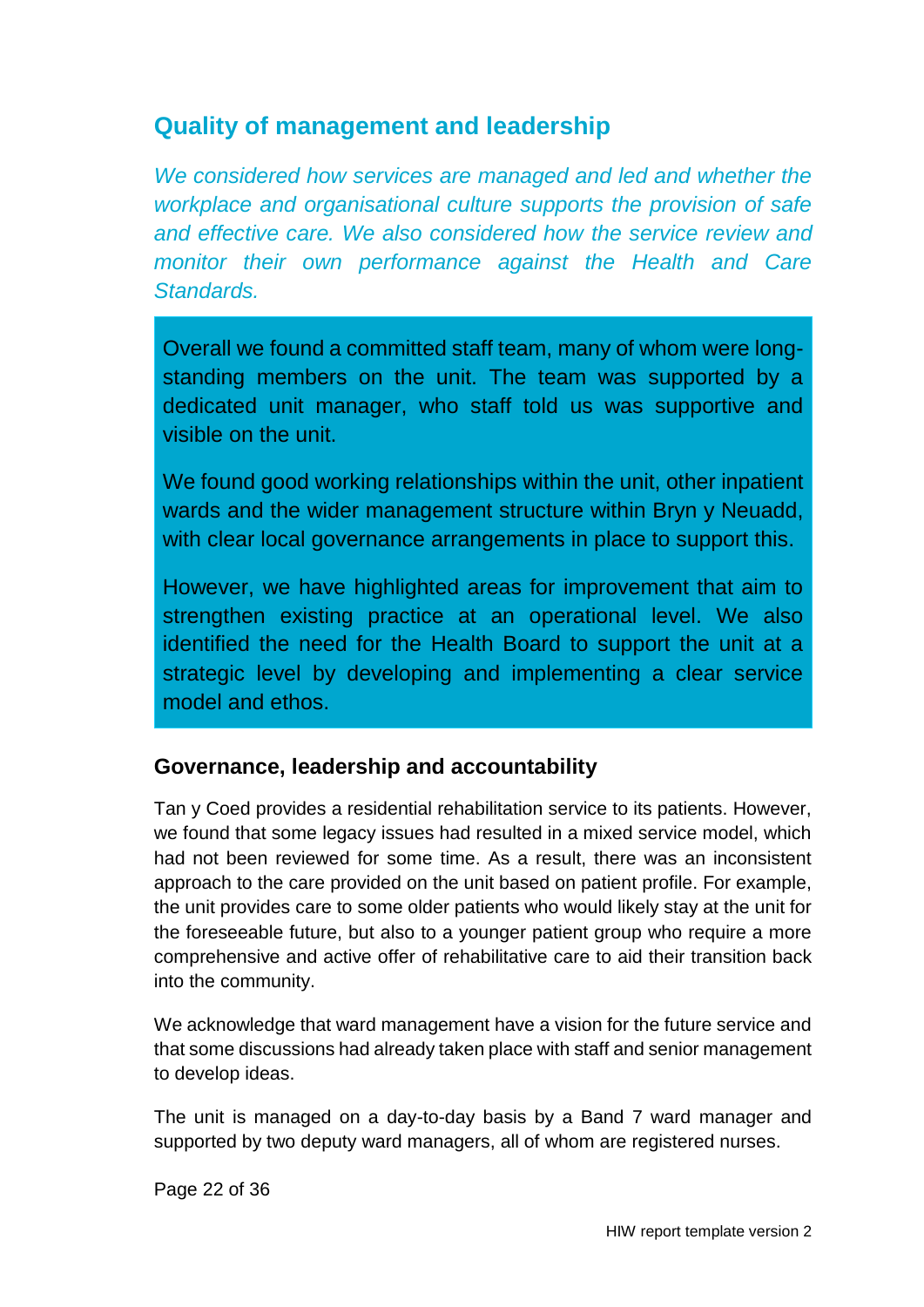On our arrival at the unit, we found that there was an experienced Band 5 nurse in charge who was overseeing that particular night shift. The nurse was able to respond to all of our queries regarding patients in a clear and comprehensive manner, and was able to escalate and communicate our arrival to senior on-call management without difficulty or delay.

During our inspection we spoke to a range of staff on the unit. Feedback received from staff was overwhelmingly positive. Without exception, all staff told us that they felt supported in their roles and that there was visible and accessible management on the unit.

All staff told us that they would feel comfortable to raise any concerns that they had, which helps to demonstrate a positive culture on the unit.

We found a clear management structure and staff we spoke with were aware of the roles and responsibilities of senior colleagues. The ward manager was complimentary of the support provided by the clinical services manager, who was enthusiastic and proactive in delivering their role.

There were appropriate governance arrangements in place in the unit and the wider structure that it is part of. We observed meetings, reviewed meeting minutes, and found that there was a suitable day-to-day flow of information between the ward and senior management:

- Team meetings on the ward included a comprehensive and relevant agenda
- Daily inpatient meetings enabled the inpatient wards and units at Bryn y Neuadd to feedback any immediate issues or concerns to the clinical site manager
- Twice daily safety huddles across the site were focused and well attended. We observed issues being raised in the morning huddle, with an effective resolution to these issues being given at the huddle prior to the night shift.

#### Improvement needed

The Health Board must support the unit in developing and implementing a clear service model and ethos.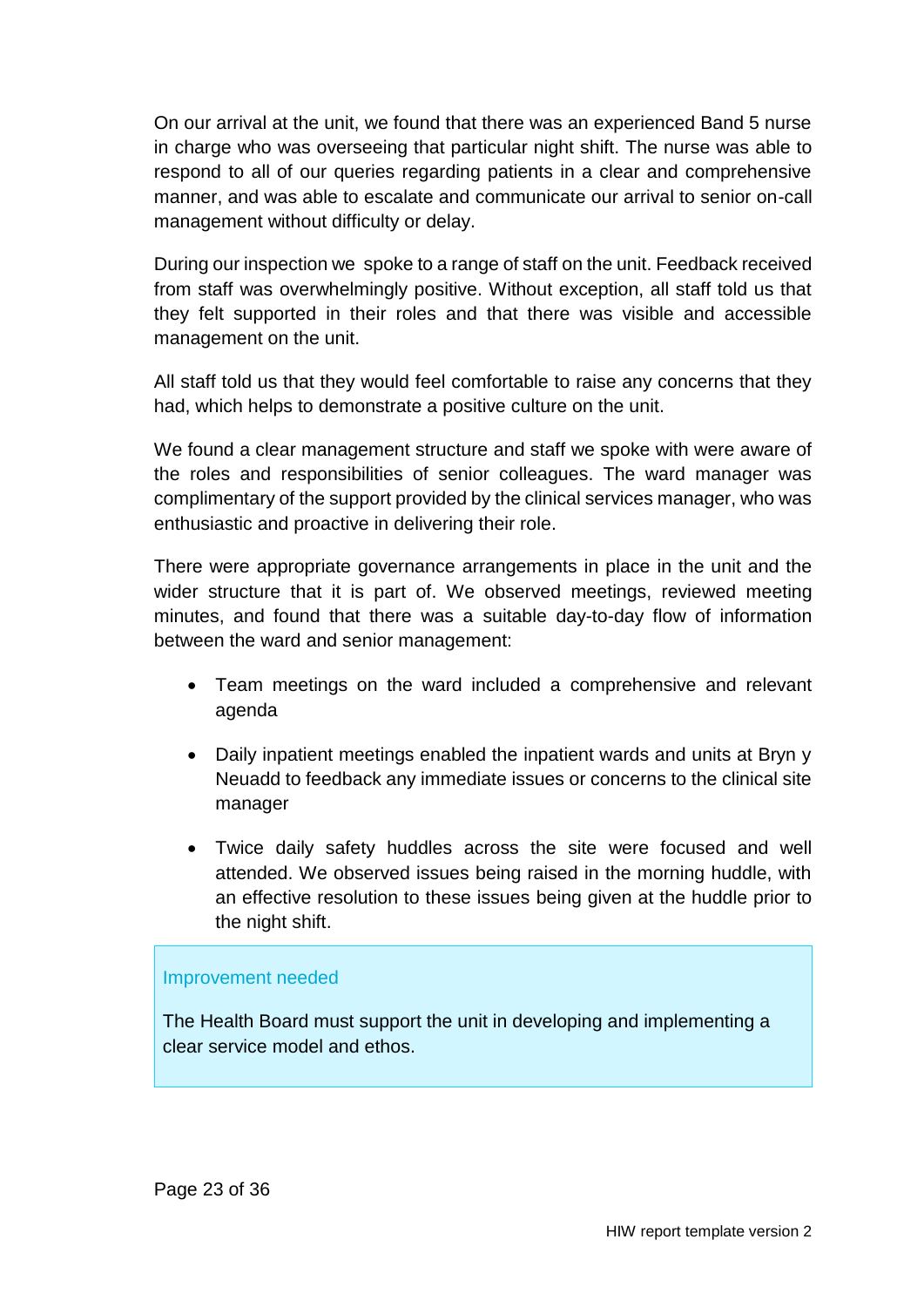### **Staff and resources**

#### **Workforce**

We reviewed a sample of staffing rotas, including an analysis report, and found no indication of staffing issues on the unit. The staffing numbers and skill mix appeared to be sufficient to meet patient needs and required observation levels. The staff we spoke with expressed positive comments in relation to staffing levels and the ability to provide patents with a good level of care on the unit. We found there to be a suitable process in place for the escalation of staffing issues

We found that there were a number long-standing and committed staff at the unit, which helps to provide important continuity of care for this patient group. There were a small number of nursing and healthcare assistant vacancies on the unit, but we noted that recruitment was progressing well.

We noted that there were a number of opportunities on the unit for the training and development of new and existing staff and the unit manager expressed an enthusiasm for this. We found that students are able to undertake placements on the unit as part their nurse training and we were told that the unit had previously been able to employ some of these students following their placements.

The unit manager placed emphasis on the importance of staff development. We found that a number of healthcare support workers had completed, or were in the process of completing, their diploma certifcates which enables them to progress onto a nurse training degree.

The unit had achieved a good level of compliance regarding mandatory training, with the majority of staff having achieved the health board standard of 85%. We explored the reasons why some staff members had fallen below the required level of compliance and were provided with appropriate reasons by the ward manager, which included staff who had very recently joined the unit, long term absences and the impact of COVID-19 on the delivery of face-to-face training.

We found that 72% of staff had an up-to-date personal appraisal development review (PADR). Whilst this was below the health board target of 85%, we were provided with appropriate reasons by the ward manager and noted that appraisals were on-going at the time of the inspection.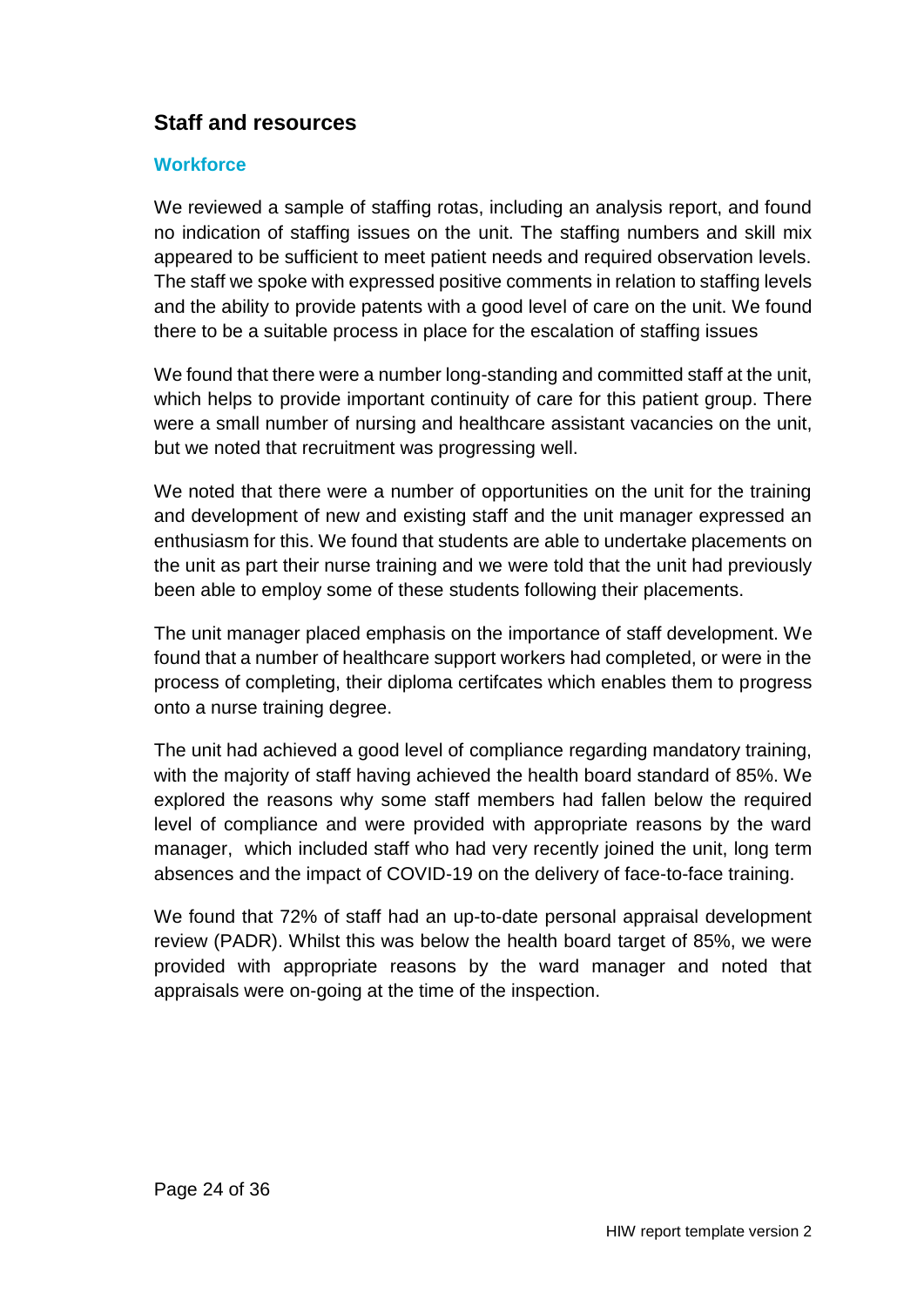# <span id="page-24-0"></span>**4. What next?**

Where we have identified improvements and immediate concerns during our inspection which require the service to take action, these are detailed in the following ways within the appendices of this report (where these apply):

- Appendix A: Includes a summary of any concerns regarding patient safety which were escalated and resolved during the inspection
- Appendix B: Includes any immediate concerns regarding patient safety where we require the service to complete an immediate improvement plan telling us about the urgent actions they are taking
- Appendix C: Includes any other improvements identified during the inspection where we require the service to complete an improvement plan telling us about the actions they are taking to address these areas

The improvement plans should:

- Clearly state when and how the findings identified will be addressed, including timescales
- Ensure actions taken in response to the issues identified are specific, measurable, achievable, realistic and timed
- Include enough detail to provide HIW and the public with assurance that the findings identified will be sufficiently addressed.

As a result of the findings from this inspection the service should:

- Ensure that findings are not systemic across other areas within the wider organisation
- Provide HIW with updates where actions remain outstanding and/or in progress, to confirm when these have been addressed.

The improvement plan, once agreed, will be published on HIW's website.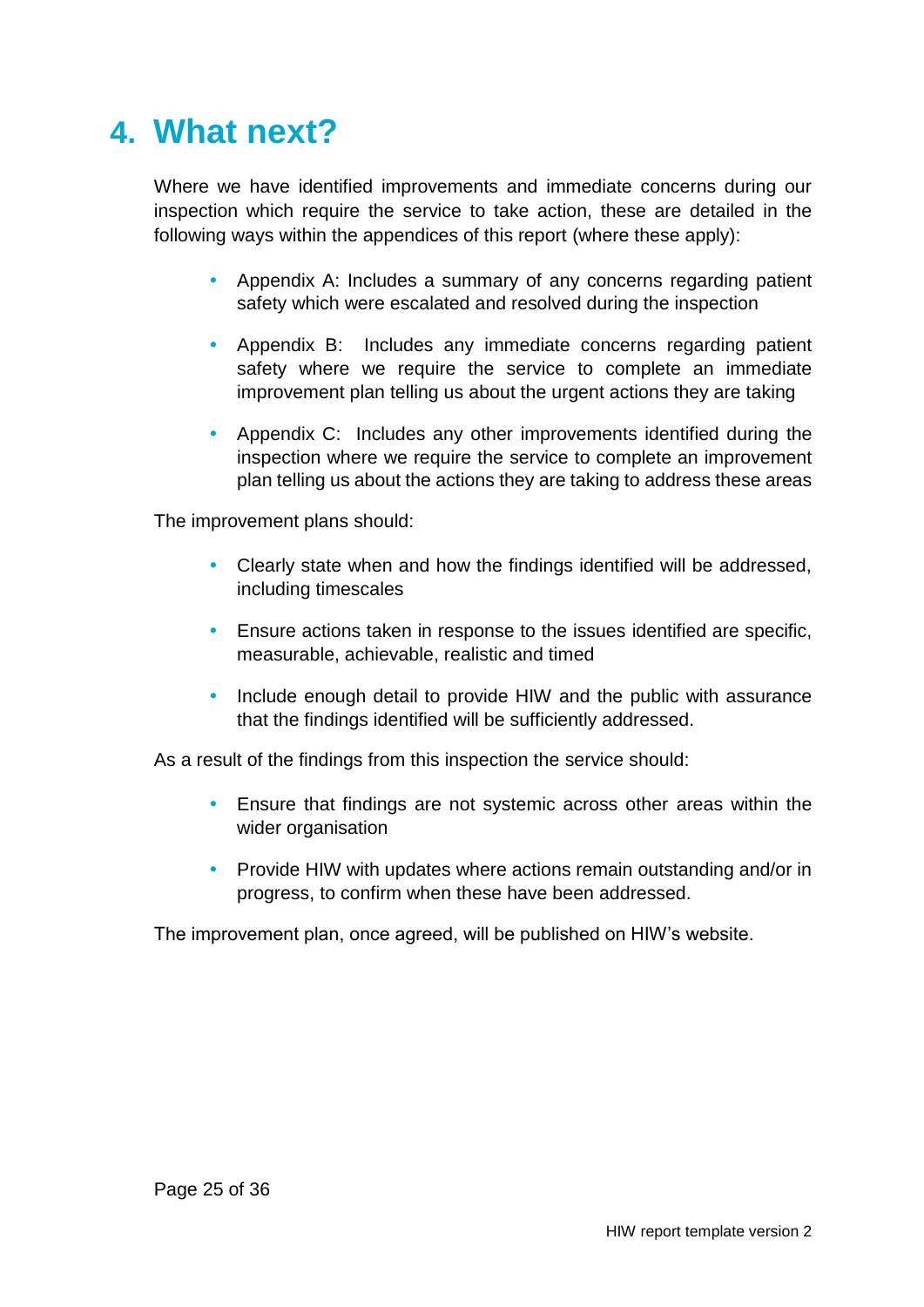# <span id="page-25-0"></span>**5. How we inspect hospitals**

We have a variety of approaches available to us when we inspect NHS hospitals, including:

- In-depth single ward inspection: we undertake a thorough and detailed review of one ward
- Multi ward inspection: we visit a number of wards and departments within one hospital site to identify issues or themes which may apply to the whole hospital
- Multi hospital inspection: we visit a number of hospitals within the same health board to assess the governance and delivery of whole services.

Hospital inspections are usually unannounced. We will always seek to conduct unannounced inspections because this allows us to see services in the way they usually operate. The service does not receive any advance warning of an unannounced inspection.

Feedback is made available to service representatives at the end of the inspection, in a way which supports learning, development and improvement at both operational and strategic levels.

We check how hospitals are meeting the **Health and Care Standards 2015**. We consider other professional standards and guidance as applicable.

These inspections capture a snapshot of the standards of care within hospitals.

Further detail about [how HIW inspects the NHS](https://hiw.org.uk/sites/default/files/2019-05/170328inspectnhsen_0.pdf) can be found on our website.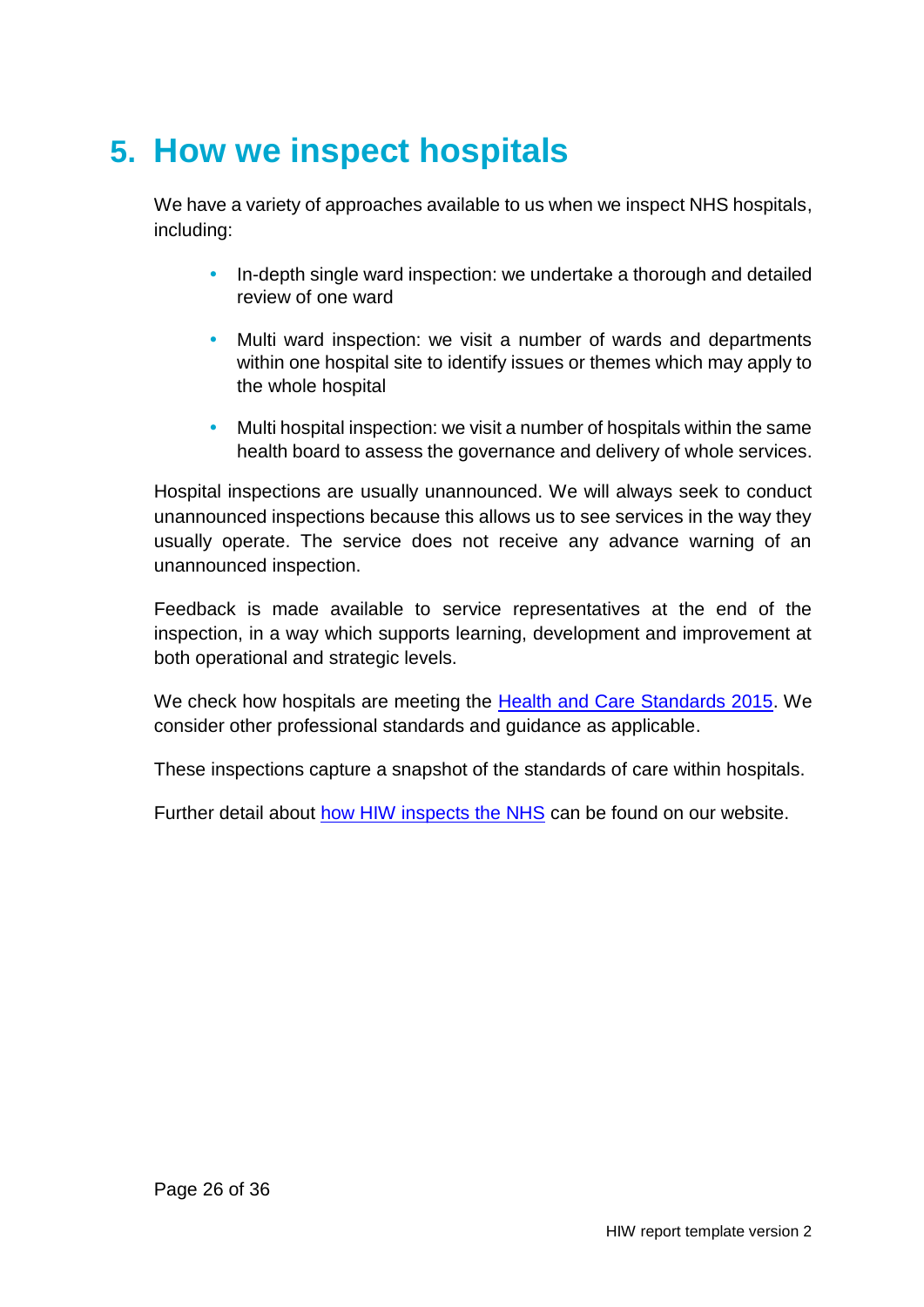## **Appendix A – Summary of concerns resolved during the inspection**

The table below summaries the concerns identified and escalated during our inspection. Due to the impact/potential impact on patient care and treatment these concerns needed to be addressed straight away, during the inspection.

<span id="page-26-0"></span>

| Immediate concerns identified                                                                                                                                                                                                | <b>Impact/potential impact</b><br>on patient care and<br>treatment | <b>How HIW escalated the</b><br>concern                                                                                                                              | How the concern was<br>resolved                                                                 |
|------------------------------------------------------------------------------------------------------------------------------------------------------------------------------------------------------------------------------|--------------------------------------------------------------------|----------------------------------------------------------------------------------------------------------------------------------------------------------------------|-------------------------------------------------------------------------------------------------|
| We found that the adrenalin within<br>resuscitation kit was expiring during the<br>month of the inspection (October 2021).                                                                                                   | Expired<br>medication<br>may<br>impact its upon effectiveness.     | Whilst the adrenalin had not yet<br>expired, we brought this to the<br>attention of the Ward Manager<br>so that they could re-order this<br>ahead of its expiration. | The Ward Manager informed us<br>that an order would be immediately<br>placed for a replacement. |
| We identified that one of the fire<br>extinguishers had not been serviced<br>since February 2020 and the fire risk<br>assessment did not identify the need to<br>review the fire extinguishers in the<br>bungalow concerned. | Potential risk to staff and<br>patients in the event of a fire     | We immediately brought this to<br>the attention of ward and site<br>management.                                                                                      | The issue was escalated to the<br>health board fire safety / estates<br>department              |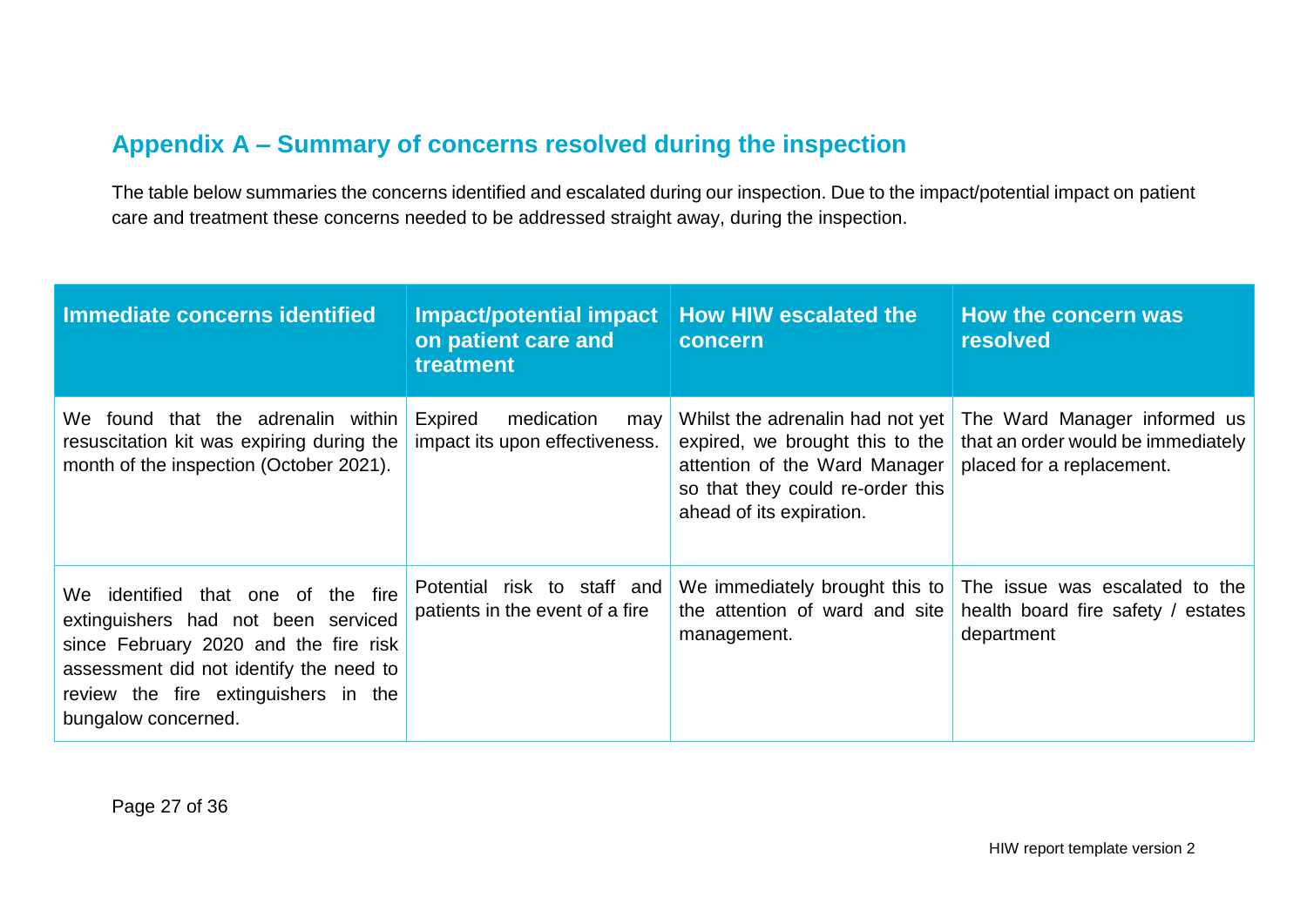## **Appendix B – Immediate improvement plan**

**Hospital:**

**Ward/department:**

### **Date of inspection:**

The table below includes any immediate concerns about patient safety identified during the inspection where we require the service to complete an immediate improvement plan telling us about the urgent actions they are taking.

| Immediate improvement needed               | $\mid$ Standard $\mid$ Service action $\mid$ | <b>Responsible Timescale</b><br><b>officer</b> |  |
|--------------------------------------------|----------------------------------------------|------------------------------------------------|--|
| No immediate improvements were identified. |                                              |                                                |  |

<span id="page-27-0"></span>The following section must be completed by a representative of the service who has overall responsibility and accountability for ensuring the improvement plan is actioned.

**Service representative:** 

**Name (print):** 

**Job role:** 

**Date:** 

Page 28 of 36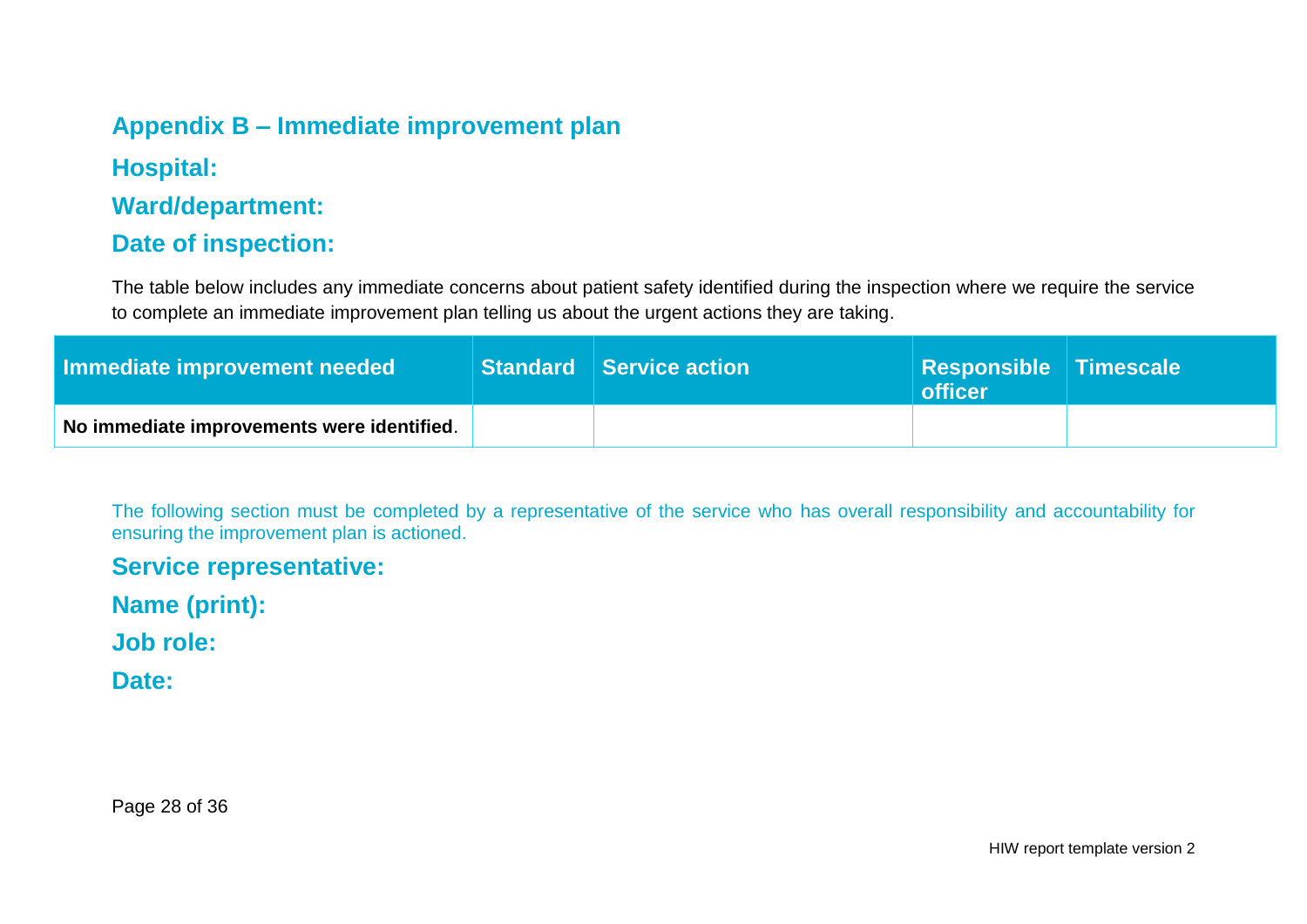## **Appendix C – Improvement plan**

| <b>Hospital:</b>           | <b>Bryn y Neuadd Hospital</b> |
|----------------------------|-------------------------------|
| <b>Ward/department:</b>    | <b>Tan y Coed Unit</b>        |
| <b>Date of inspection:</b> | <b>19-20 October 2021</b>     |

The table below includes any other improvements identified during the inspection where we require the service to complete an improvement plan telling us about the actions they are taking to address these areas.

<span id="page-28-0"></span>

| <b>Improvement needed</b>                                                                                                                 | <b>Standard</b>                                           | <b>Service action</b>                                                                                               | <b>Responsible</b><br><b>officer</b> | Timescale               |
|-------------------------------------------------------------------------------------------------------------------------------------------|-----------------------------------------------------------|---------------------------------------------------------------------------------------------------------------------|--------------------------------------|-------------------------|
| <b>Quality of the patient experience</b>                                                                                                  |                                                           |                                                                                                                     |                                      |                         |
| The Health Board must ensure that staff<br>knowledge in relation to the frequency of<br>individual patient blood monitoring is clarified. | 1.1 Health<br>promotion,<br>protection and<br>improvement | Weekly recording form introduced<br>(embedded), weekly blood sugar<br>monitoring frequency clarified with<br>staff. | Ward Manager.<br>Matron.             | Completed<br>25/11/2021 |
|                                                                                                                                           |                                                           | Currently only required for identified<br>patient.                                                                  |                                      |                         |
|                                                                                                                                           |                                                           | Process will be introduced for future<br>patients if clinically indicated.                                          |                                      |                         |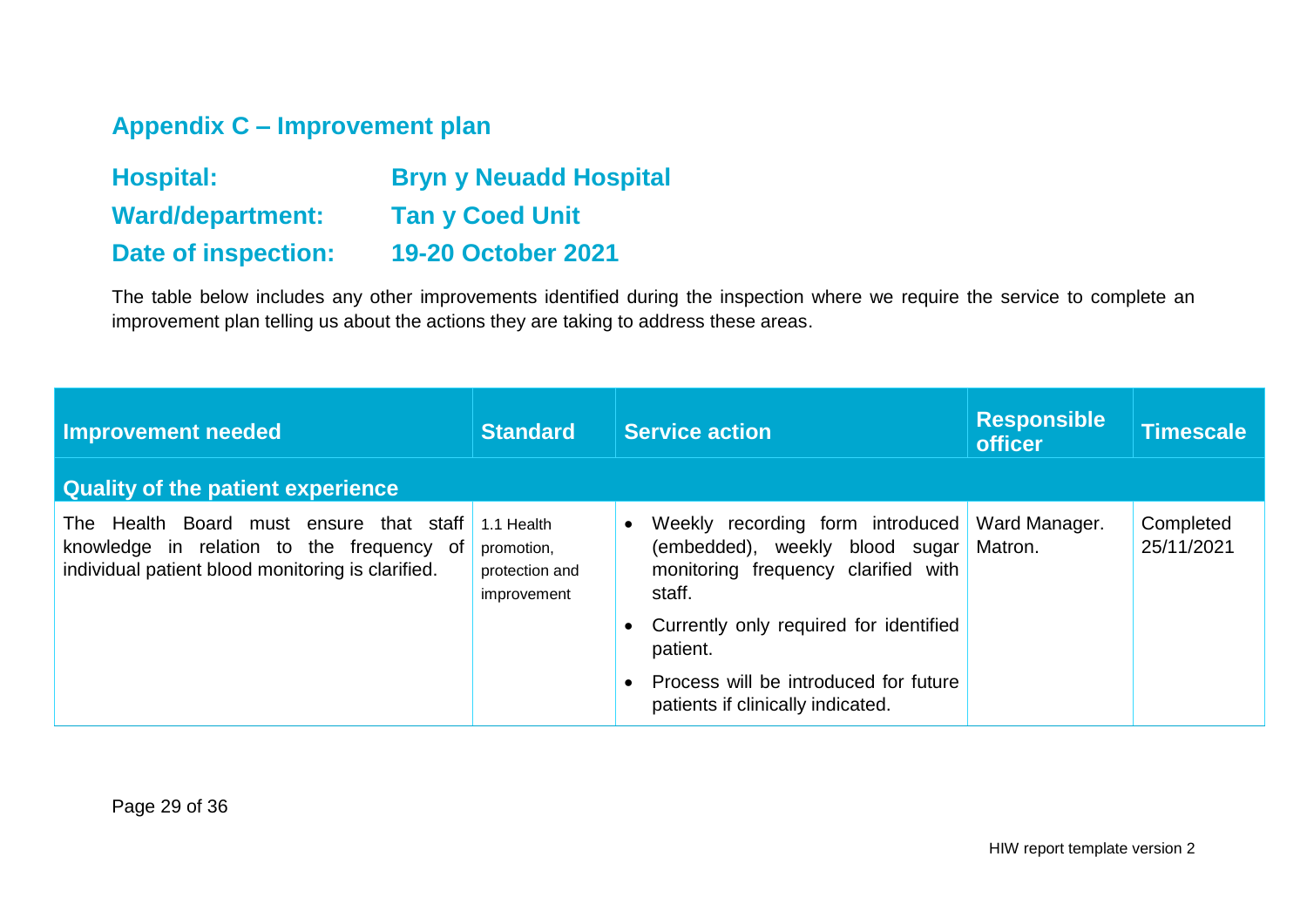| <b>Improvement needed</b>                                                                                                                   | <b>Standard</b>                                 | <b>Responsible</b><br><b>Service action</b><br><b>officer</b>                                                                                                                                         | <b>Timescale</b>  |
|---------------------------------------------------------------------------------------------------------------------------------------------|-------------------------------------------------|-------------------------------------------------------------------------------------------------------------------------------------------------------------------------------------------------------|-------------------|
| The Health Board should explore creative ways<br>to enable patients to personalise their rooms<br>during their stay at the Unit.            | 4.1 Dignified Care                              | The named nurse for each individual<br>Ward Manager.<br>Matron.<br>regularly<br>the<br>will<br>review<br>appropriateness of patient's<br>room<br>aligned to changing need<br>and<br>patient's wishes. | 28/02/2022        |
|                                                                                                                                             |                                                 | This will be reviewed at Multi-<br>Disciplinary Team (MDT) meetings as<br>part of the Care and Treatment Plan<br>$(CTP)$ .                                                                            |                   |
|                                                                                                                                             |                                                 | Other important people in a patient's<br>life<br>will<br>involved<br>where<br>be<br>appropriate, to support and explore<br>ways of creating a personalised<br>environment.                            |                   |
| The Health Board must review the capacity of its<br>occupational therapy service at the unit to ensure<br>that patient needs are fully met. | 6.1 Planning Care<br>to promote<br>independence | Occupational Therapy (OT) capacity<br>Head of<br>will be prioritised across the site to<br>Operations.<br>timely assessment and<br>ensure<br>responsive care planning.                                | <b>March 2022</b> |
|                                                                                                                                             |                                                 | A meeting with Head of Operations<br>and OT has been arranged to discuss<br>capacity issues.                                                                                                          |                   |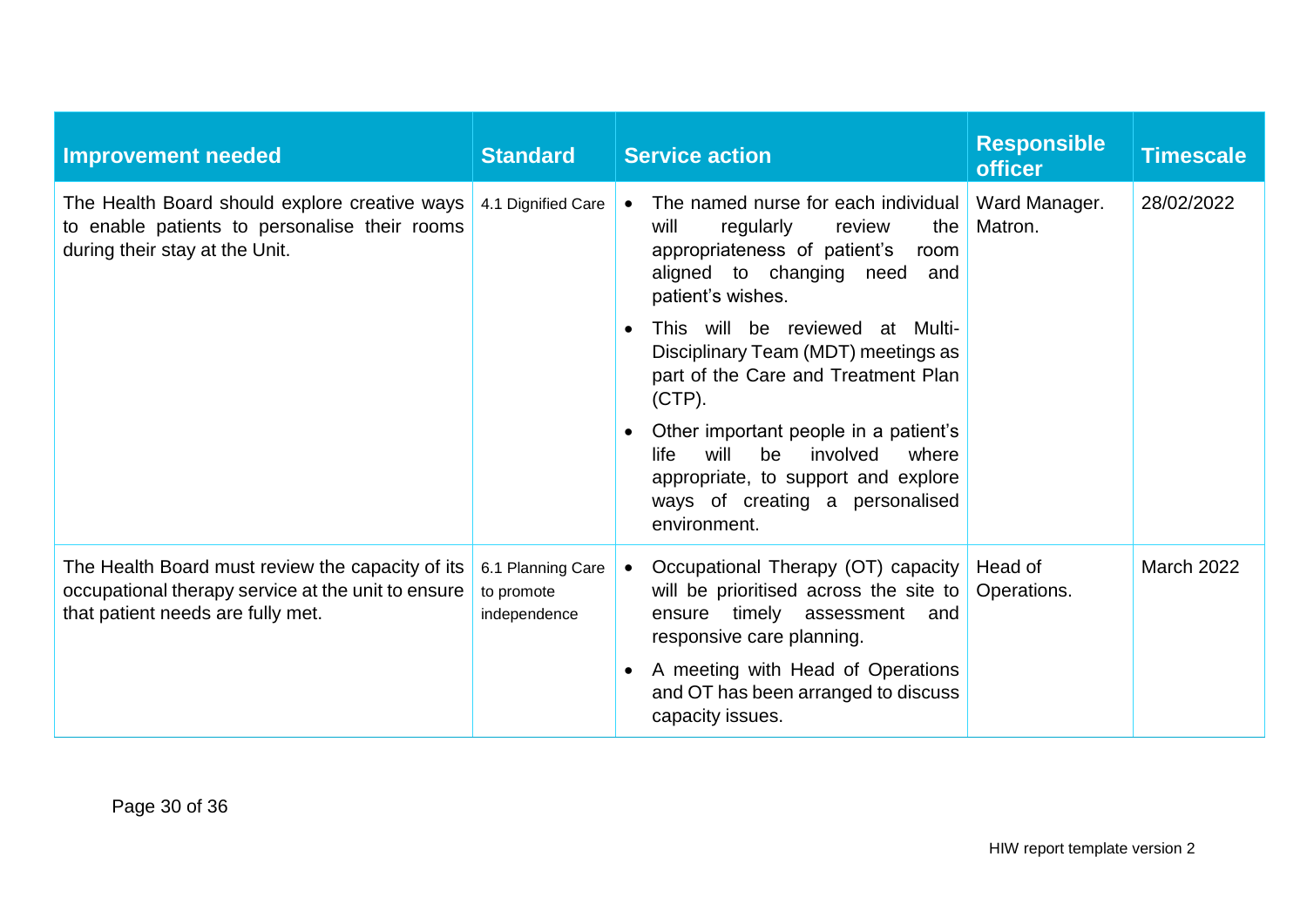| <b>Improvement needed</b>                                                                                                         | <b>Standard</b>                                         | <b>Responsible</b><br><b>Service action</b><br><b>officer</b>                                                                                                                                                                                                                                                | <b>Timescale</b>                    |
|-----------------------------------------------------------------------------------------------------------------------------------|---------------------------------------------------------|--------------------------------------------------------------------------------------------------------------------------------------------------------------------------------------------------------------------------------------------------------------------------------------------------------------|-------------------------------------|
|                                                                                                                                   |                                                         | • SBAR to be developed and presented<br>to the Divisional Senior Leadership<br>Team to highlight any unresolved<br>issues.                                                                                                                                                                                   |                                     |
| Delivery of safe and effective care                                                                                               |                                                         |                                                                                                                                                                                                                                                                                                              |                                     |
| The Health Board must provide HIW with an<br>updated schedule for the completion of the on-<br>going remedial works at the unit.  | 2.1 Managing risk<br>and promoting<br>health and safety | All works completed at Tan Y Coed<br><b>Estates</b><br>and signed off on 19/11/2021.                                                                                                                                                                                                                         | Completed<br>19/11/2021             |
| The Health Board must review the<br>environmental risk assessment to ensure that all<br>risks have been identified and mitigated. |                                                         | Ward Manager.<br>Environmental risk assessment has<br>$\bullet$<br>been reviewed.<br>Matron.<br>Risk identified in relation to kitchen<br>$\bullet$<br>drawers not being locked.<br>Risk assessment completed<br>on<br>$\bullet$<br>25/11/2021:<br>All drawers on Tan Y Coed are now<br>$\bullet$<br>locked. | Completed<br>Completed<br>Completed |
|                                                                                                                                   |                                                         | Individual risk assessments will be<br>$\bullet$<br>developed to enable access to<br>cooking utensils when identified as a<br>requirement.                                                                                                                                                                   | Completed                           |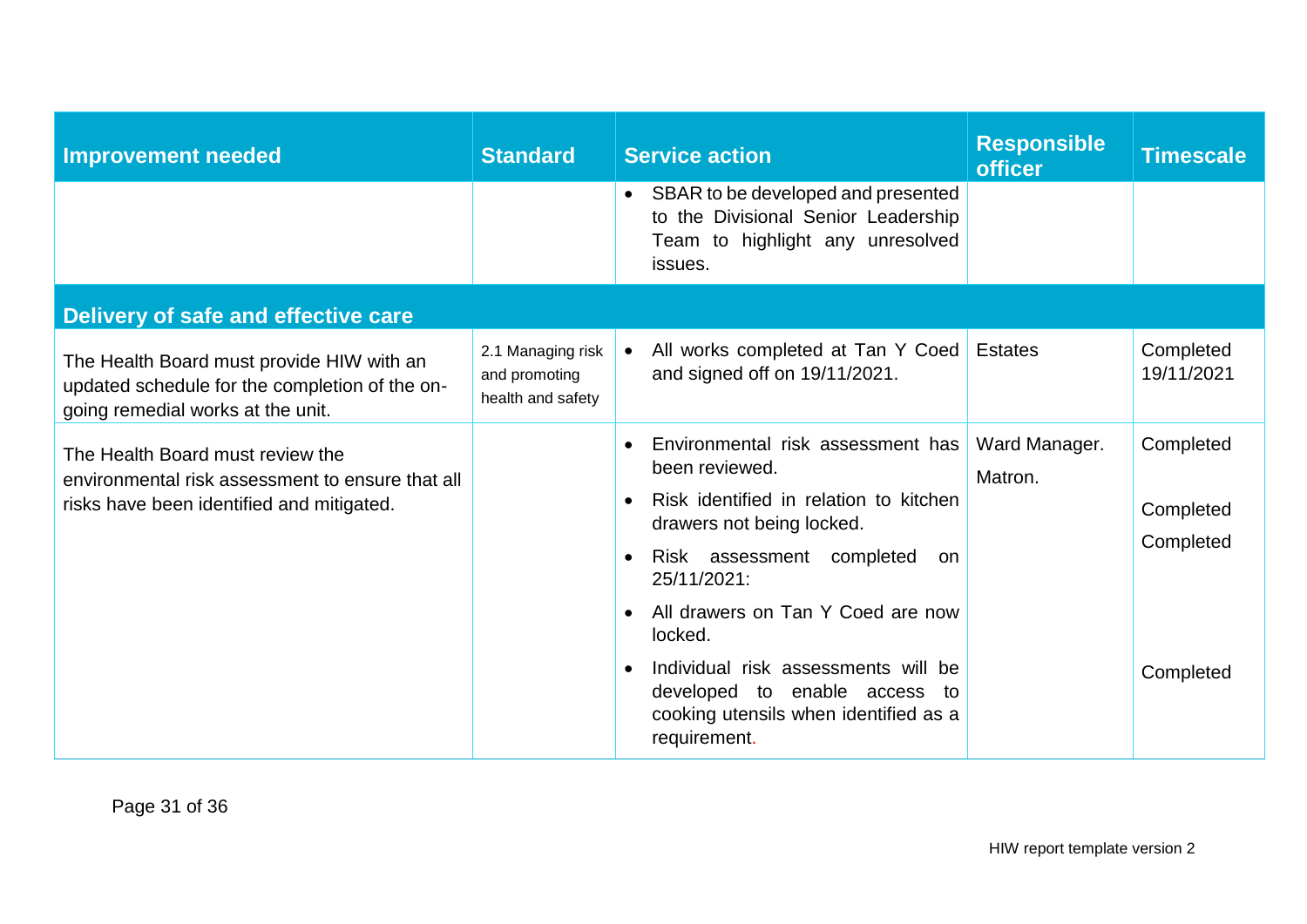| <b>Improvement needed</b>                                                                                                                               | <b>Standard</b>                                                         | <b>Responsible</b><br><b>Service action</b><br><b>officer</b>                                                                                                                                                                                                                                                                                                           | <b>Timescale</b>        |
|---------------------------------------------------------------------------------------------------------------------------------------------------------|-------------------------------------------------------------------------|-------------------------------------------------------------------------------------------------------------------------------------------------------------------------------------------------------------------------------------------------------------------------------------------------------------------------------------------------------------------------|-------------------------|
|                                                                                                                                                         |                                                                         |                                                                                                                                                                                                                                                                                                                                                                         | December<br>2021        |
| The Health Board must review the COSHH risk<br>assessment to ensure that all risks have been<br>identified and mitigated.                               |                                                                         | All risks identified, risk assessed and<br>Ward Manager.<br>$\bullet$<br>mitigated. Process in place to ensure<br><b>Matron</b><br>regular review of COSHH risk<br>assessment - reviewed on monthly<br>ward accreditation audit.                                                                                                                                        | Completed<br>24/11/2021 |
| The Health Board must review the ligature risk<br>assessments to ensure that the follow-up<br>actions have been appropriately actioned and<br>recorded. |                                                                         | Ward Manager.<br>Ligature Risk assessments were<br>$\bullet$<br>being reviewed at the time of the<br>Matron<br>inspection. Monthly reviews in place<br>by Ward Manager; these are sent<br>monthly to Head of Nursing and Head<br>of Operations for review.                                                                                                              | Completed               |
| The Health Board must ensure that the cleaning<br>schedules have been completed fully, including<br>reasons why areas may not have been cleaned.        | 2.4 Infection<br>Prevention and<br>Control (IPC) and<br>Decontamination | Monitoring and review arrangements<br>Ward Manager.<br>$\bullet$<br>are being introduced to ensure<br>Matron<br>adherence to cleaning schedules.<br>The cleaning schedule recording form<br>will be redesigned to ensure reason<br>cleaning has not been undertaken is<br>clearly documented - this will be<br>reviewed regularly via Ward Manager<br>and Matron Audit. | January 2022            |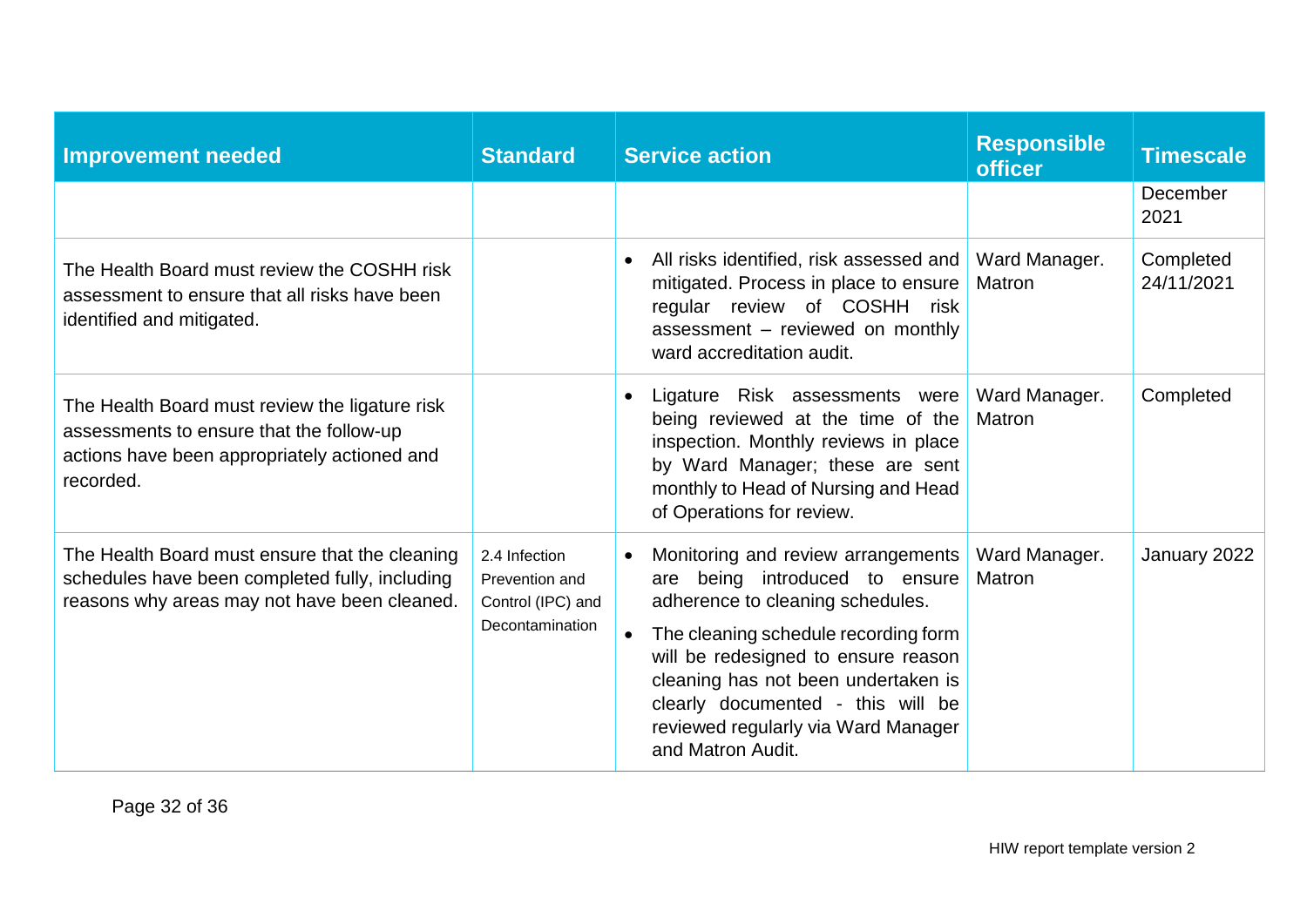| <b>Improvement needed</b>                                                                                                                                                        | <b>Standard</b>                                     | <b>Service action</b>                                                                                                                                                                                                 | <b>Responsible</b><br><b>officer</b>                             | <b>Timescale</b>                   |
|----------------------------------------------------------------------------------------------------------------------------------------------------------------------------------|-----------------------------------------------------|-----------------------------------------------------------------------------------------------------------------------------------------------------------------------------------------------------------------------|------------------------------------------------------------------|------------------------------------|
| The Health Board must ensure that:<br>Standards for stock control controlled<br>$\bullet$<br>drugs are maintained in accordance with<br>its own medications management policy    | 2.6 Medicines<br>Management                         | All controlled drugs are stored in<br>$\bullet$<br>accordance with the BCUHB policy.<br>A project will commence in January<br>$\bullet$<br>2022 developing communication with<br>patients regarding their medication, | Ward Manager.<br>Matron<br>Staff across site/<br>Student nurses. | Completed<br><b>March 2022</b>     |
| Appropriate communication with patients<br>$\bullet$<br>regarding their medication plan is<br>undertaken and suitably documented.                                                |                                                     | using resources including Books<br>Beyond Words, and Easy Health.                                                                                                                                                     |                                                                  |                                    |
| The Health Board must undertake an audit of<br>the care and treatment plans on the unit, with a<br>view to:                                                                      | 3.1 Safe and<br><b>Clinically Effective</b><br>care | Each patient on the ward will have a<br>$\bullet$<br>CTP review led by their Care<br>Coordinator and MDT to ensure that<br>plans and objectives demonstrate<br>positive goal planning and are person                  | Ward Manager.<br>Matron.<br>Head of Nursing.                     | February<br>2022                   |
| Ensuring that plans and objectives are<br>goal and person centred<br>Ensuring evidence relating to care and<br>treatment is appropriately and clearly<br>documented at all times |                                                     | centred.<br>CTPs will be reviewed monthly by the<br>$\bullet$<br>Care Coordinator to ensure evidence<br>provided<br>against<br>outcomes<br>is<br>identified.                                                          |                                                                  | <b>Monthly</b><br>December<br>2021 |
| The Health Board must ensure that care and<br>treatment plans have been made accessible and                                                                                      |                                                     | Care Coordinators will ensure that<br>$\bullet$<br>patients or their representatives are<br>part of the development of their CTP,<br>that<br>accessibility<br>and<br>and                                              | <b>Head of Nursing</b>                                           | February<br>2022                   |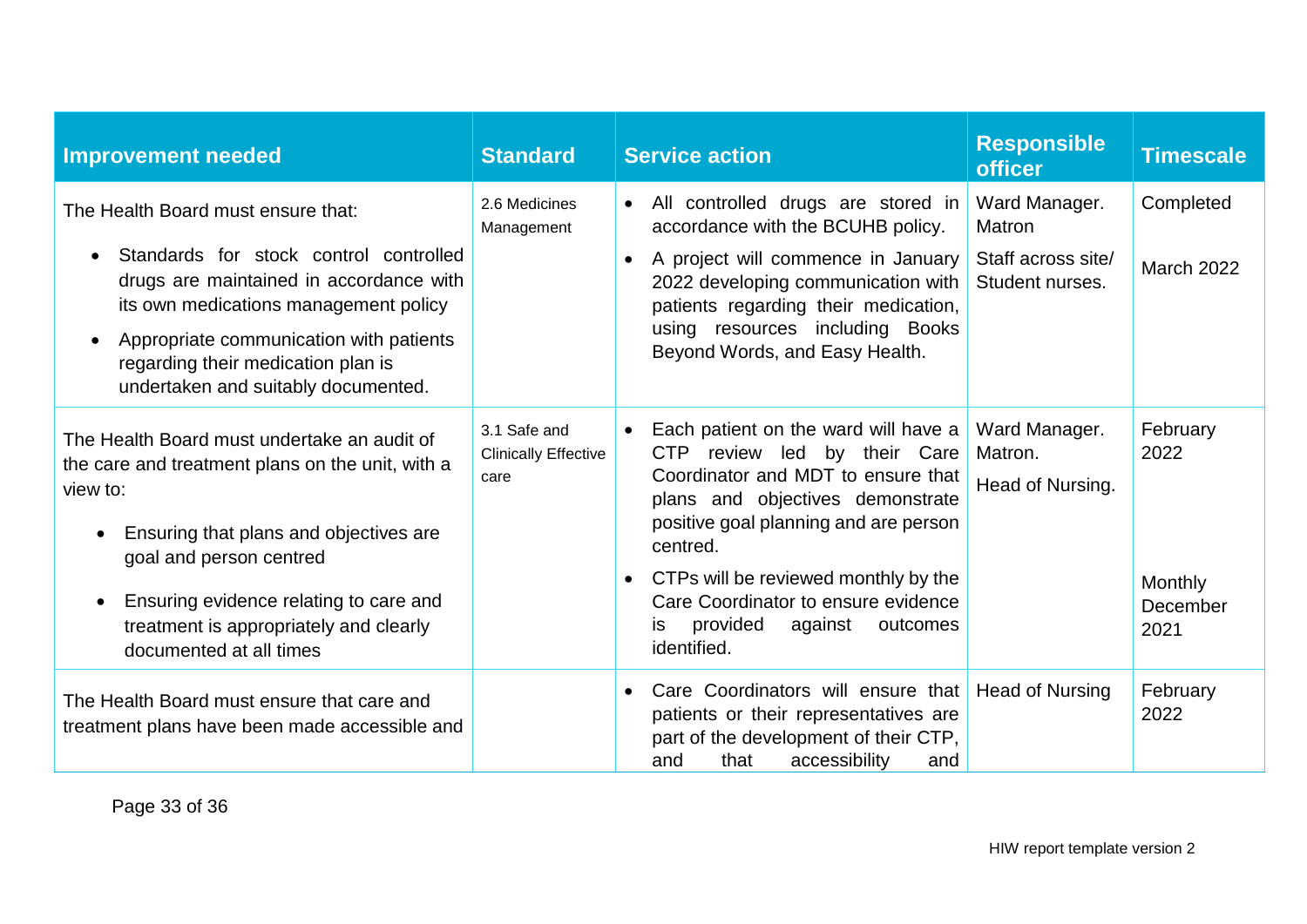| <b>Improvement needed</b>                                                                                                                                                      | <b>Standard</b> | <b>Service action</b>                                                                                                                                                                                                                                                                      | <b>Responsible</b><br><b>officer</b>                      | <b>Timescale</b> |
|--------------------------------------------------------------------------------------------------------------------------------------------------------------------------------|-----------------|--------------------------------------------------------------------------------------------------------------------------------------------------------------------------------------------------------------------------------------------------------------------------------------------|-----------------------------------------------------------|------------------|
| communicated appropriately to patients (and<br>relatives where applicable).                                                                                                    |                 | understanding are key to the<br>implementation of care.<br>Utilising inpatient forums, patients will<br>support services to develop a more<br>inclusive approach, to make care<br>planning documentation accessible to<br>patients across site.                                            |                                                           | February<br>2022 |
| The Health Board must explore how one-to-one<br>observations can be strengthened to ensure that<br>they are consistently used as an active and<br>positive form of engagement. |                 | A programme of work is being<br>$\bullet$<br>undertaken across the Division to<br>enhance positive engagement as<br>the<br>outlined<br>in<br>Therapeutic<br><b>Observation Policy.</b>                                                                                                     | Ward Manager.<br>Matron.<br><b>Head of Nursing</b><br>LD. | February<br>2022 |
|                                                                                                                                                                                |                 | observation<br>Therapeutic<br>$\bullet$<br>documentation<br>will<br>be audited<br>monthly aligned to the policy and will<br>feed into MDT meetings to inform<br>CTP planning and effectiveness of<br>one-to-one<br>support,<br>engaging<br>patients as part of their treatment<br>journey. |                                                           |                  |
|                                                                                                                                                                                |                 | practice<br>activity<br>Best<br>around<br>$\bullet$<br>scheduling<br>and<br>therapeutic                                                                                                                                                                                                    |                                                           |                  |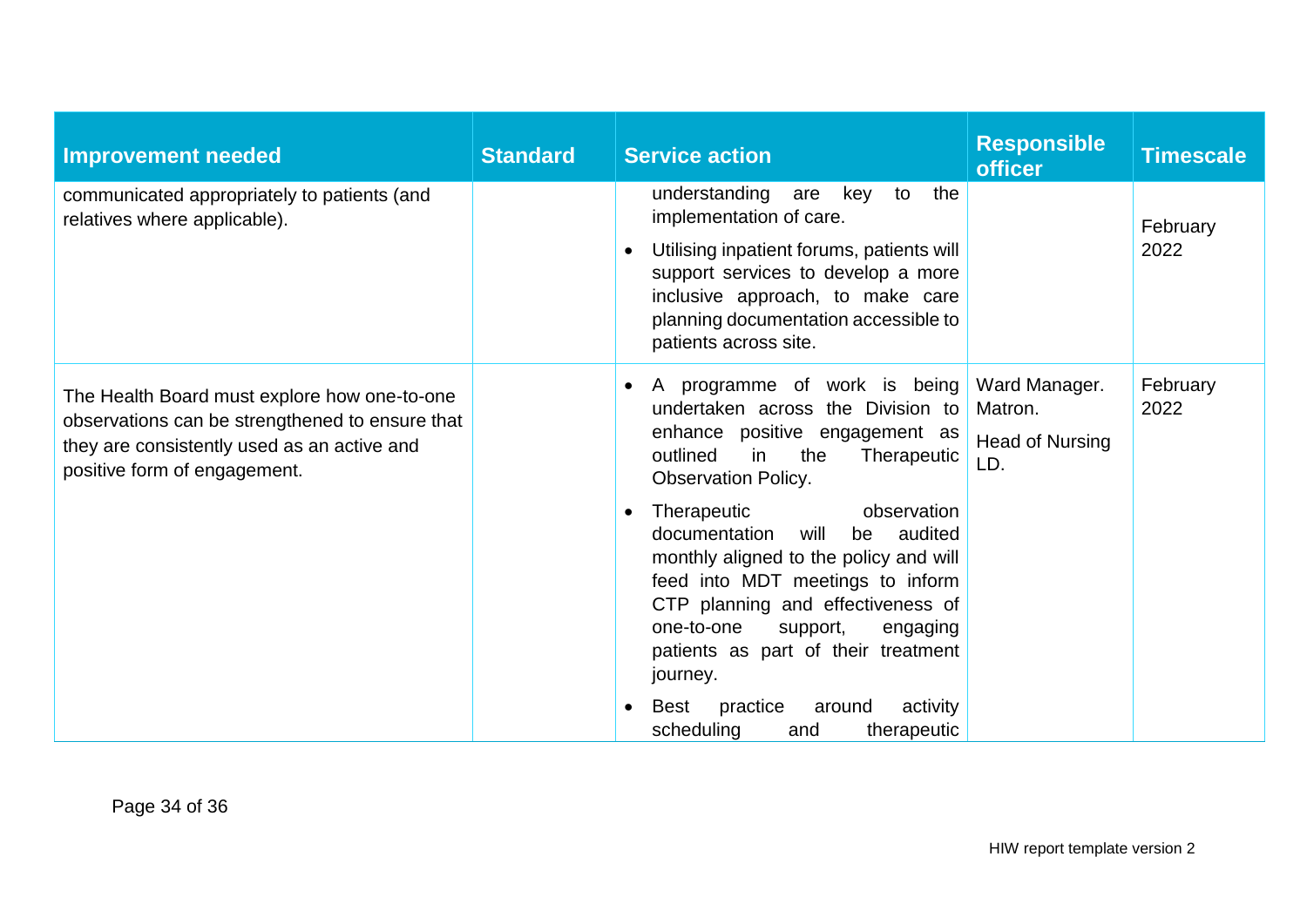| Improvement needed                                                                                          | <b>Standard</b>                                 | <b>Service action</b>                                                                                                                                                                 | <b>Responsible</b><br><b>officer</b>                                                                         | Timescale         |  |  |
|-------------------------------------------------------------------------------------------------------------|-------------------------------------------------|---------------------------------------------------------------------------------------------------------------------------------------------------------------------------------------|--------------------------------------------------------------------------------------------------------------|-------------------|--|--|
|                                                                                                             |                                                 | engagement to be used to inform<br>CTPs.                                                                                                                                              |                                                                                                              |                   |  |  |
| <b>Quality of management and leadership</b>                                                                 |                                                 |                                                                                                                                                                                       |                                                                                                              |                   |  |  |
| The Health Board must support the unit in<br>developing and implementing a clear service<br>model and ethos | Governance,<br>leadership and<br>accountability | Development of the model and ethos<br>$\bullet$<br>of Tan Y Coed has commenced and<br>will continue to be developed in 2022.<br>This is part of a wider LD<br>transformation project. | Ward Manager.<br>Matron.<br>Clinical<br><b>Operations</b><br>Manager.<br><b>LD Senior</b><br>Leadership team | September<br>2022 |  |  |